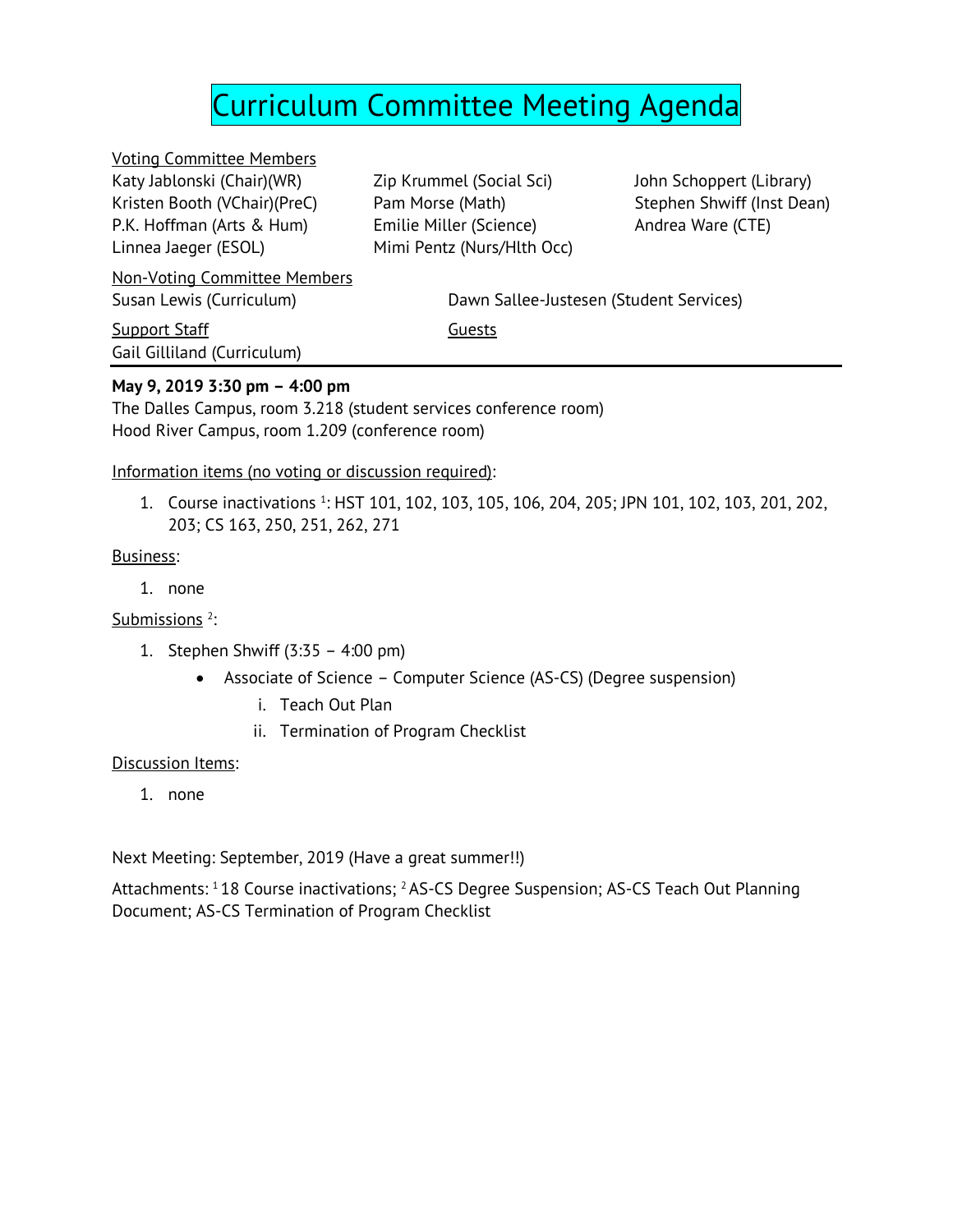#### **Course Inactivation**

#### (Double click on check boxes to activate dialog box)

| <b>SECTION #1 GENERAL INFORMATION</b>                                                                                             |                |                                     |                                                           |
|-----------------------------------------------------------------------------------------------------------------------------------|----------------|-------------------------------------|-----------------------------------------------------------|
| Course prefix<br>and number                                                                                                       | <b>HST 101</b> | Course title                        | Western Civilization: Ancient to Medieval                 |
| Department                                                                                                                        | Social Science | Submitter name:<br>phone:<br>email: | <b>Stephen Shwiff</b><br>541-506-6045<br>sshwiff@cqcc.edu |
| Reason for<br>Low enrollment, decision to focus on courses that have enough enrollment to run and are<br>Inactivation<br>offered. |                |                                     |                                                           |
|                                                                                                                                   |                |                                     |                                                           |
| <b>SECTION #2 IMPACT ON OTHER DEPARTMENTS</b>                                                                                     |                |                                     |                                                           |

Does this inactivation have an impact on others

 $\Box$  Yes  $\Box$  No If yes, provide details

Have you consulted with Department Chairs from other disciplines who may be using this course as part of a degree/certificate?

| $\boxtimes$ l No<br>l Yes |                                                                                                 |
|---------------------------|-------------------------------------------------------------------------------------------------|
| If yes, provide details   |                                                                                                 |
| Implementation term       | $\boxtimes$ Next available term after approval<br>Specific term (if after next available term): |

| SECTION #3 DEPARTMENT APPROVAL |                                                                         |         |  |  |
|--------------------------------|-------------------------------------------------------------------------|---------|--|--|
|                                | The Department Chair and Department Director endorse this inactivation. |         |  |  |
| Department Chair               | Approved                                                                | Date    |  |  |
| John Copp                      | $\boxtimes$ Yes<br>  No                                                 | 4.19.19 |  |  |
| Department Director            | Approved                                                                | Date    |  |  |
| Stephen Shwiff                 | $\boxtimes$ Yes<br>  No                                                 | 4.19.19 |  |  |

- 1. Submit electronically to [curriculum@cgcc.cc.or.us](mailto:curriculum@cgcc.cc.or.us) or slewis@cgcc.edu.
- 2. Print a hard copy and obtain signatures for Section #3 from Department Chair and Director.
- 3. Deliver to Curriculum Office Susan Lewis or Gail Gilliland.
- 4. Course Inactivations are not required to obtain Curriculum Committee approval. Inactivations will be placed on the CC agenda as information items only.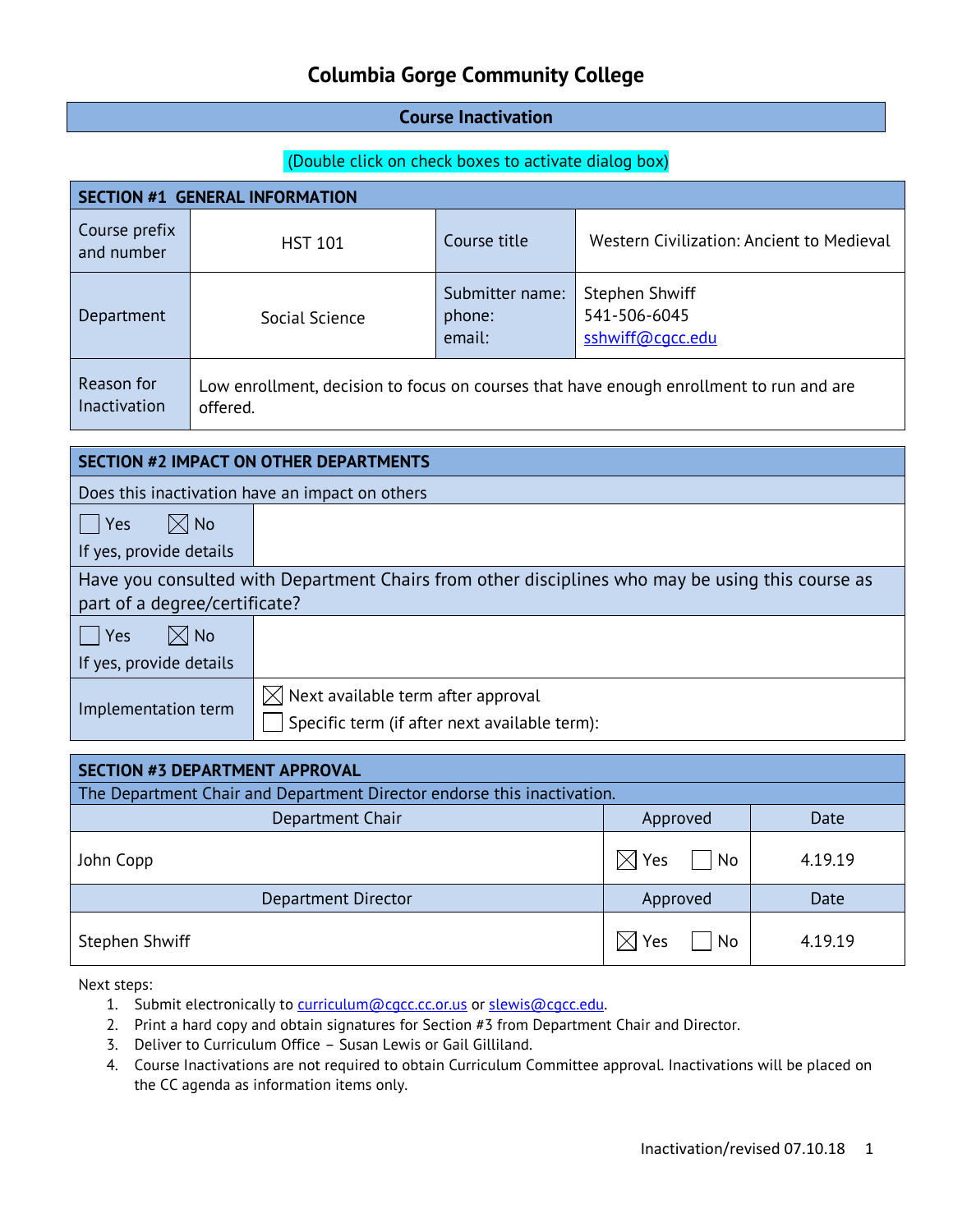#### **Course Inactivation**

#### (Double click on check boxes to activate dialog box)

| <b>SECTION #1 GENERAL INFORMATION</b>                                                                                                    |                |                                     |                                                           |
|------------------------------------------------------------------------------------------------------------------------------------------|----------------|-------------------------------------|-----------------------------------------------------------|
| Course prefix<br>and number                                                                                                              | <b>HST 102</b> | Course title                        | Western Civilization: Medieval to Modern                  |
| Department                                                                                                                               | Social Science | Submitter name:<br>phone:<br>email: | <b>Stephen Shwiff</b><br>541-506-6045<br>sshwiff@cqcc.edu |
| Reason for<br>Low enrollment, decision to focus on courses that have enough enrollment to run and are<br><b>Inactivation</b><br>offered. |                |                                     |                                                           |
|                                                                                                                                          |                |                                     |                                                           |
| <b>SECTION #2 IMPACT ON OTHER DEPARTMENTS</b>                                                                                            |                |                                     |                                                           |
| Does this inactivation have an impact on others                                                                                          |                |                                     |                                                           |
|                                                                                                                                          |                |                                     |                                                           |

 $\bigcap$  Yes  $\bigotimes$  No If yes, provide details

Have you consulted with Department Chairs from other disciplines who may be using this course as part of a degree/certificate?

| $\times$ l No<br><b>Yes</b> |                                                                                                 |
|-----------------------------|-------------------------------------------------------------------------------------------------|
| If yes, provide details     |                                                                                                 |
| Implementation term         | $\boxtimes$ Next available term after approval<br>Specific term (if after next available term): |

| SECTION #3 DEPARTMENT APPROVAL |                                                                         |         |  |  |
|--------------------------------|-------------------------------------------------------------------------|---------|--|--|
|                                | The Department Chair and Department Director endorse this inactivation. |         |  |  |
| Department Chair               | Approved                                                                | Date    |  |  |
| John Copp                      | $\boxtimes$ Yes<br>  No                                                 | 4.19.19 |  |  |
| Department Director            | Approved                                                                | Date    |  |  |
| Stephen Shwiff                 | $\boxtimes$ Yes<br>  No                                                 | 4.19.19 |  |  |

- 1. Submit electronically to [curriculum@cgcc.cc.or.us](mailto:curriculum@cgcc.cc.or.us) or slewis@cgcc.edu.
- 2. Print a hard copy and obtain signatures for Section #3 from Department Chair and Director.
- 3. Deliver to Curriculum Office Susan Lewis or Gail Gilliland.
- 4. Course Inactivations are not required to obtain Curriculum Committee approval. Inactivations will be placed on the CC agenda as information items only.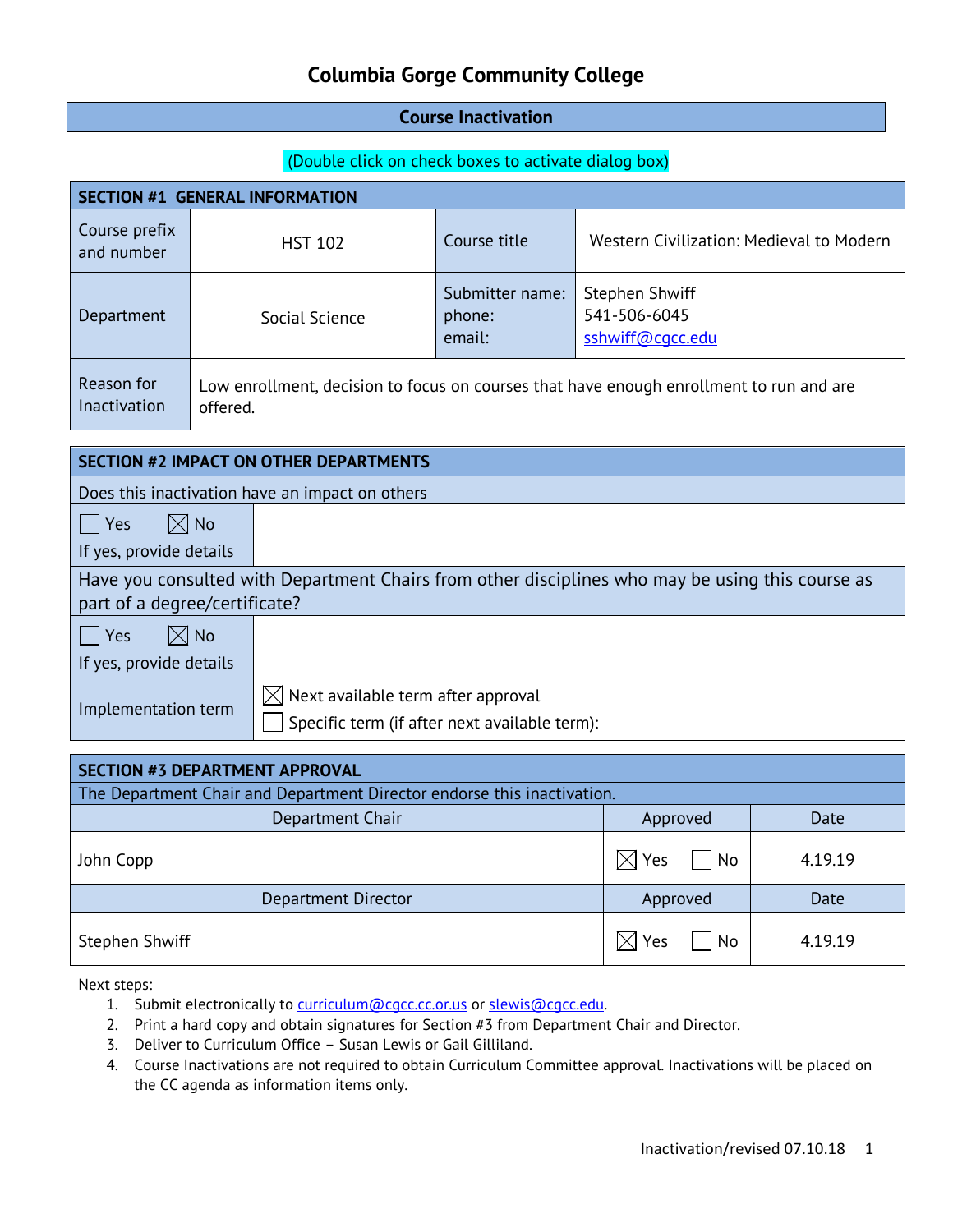#### **Course Inactivation**

#### (Double click on check boxes to activate dialog box)

| <b>SECTION #1 GENERAL INFORMATION</b>           |                                                                                                     |                                     |                                                           |
|-------------------------------------------------|-----------------------------------------------------------------------------------------------------|-------------------------------------|-----------------------------------------------------------|
| Course prefix<br>and number                     | <b>HST 103</b>                                                                                      | Course title                        | Western Civilization: Modern Europe                       |
| Department                                      | Social Science                                                                                      | Submitter name:<br>phone:<br>email: | <b>Stephen Shwiff</b><br>541-506-6045<br>sshwiff@cgcc.edu |
| Reason for<br>Inactivation                      | Low enrollment, decision to focus on courses that have enough enrollment to run and are<br>offered. |                                     |                                                           |
|                                                 |                                                                                                     |                                     |                                                           |
| <b>SECTION #2 IMPACT ON OTHER DEPARTMENTS</b>   |                                                                                                     |                                     |                                                           |
| Does this inactivation have an impact on others |                                                                                                     |                                     |                                                           |
| $\boxtimes$ No<br>Yes                           |                                                                                                     |                                     |                                                           |
| If yes, provide details                         |                                                                                                     |                                     |                                                           |

### Have you consulted with Department Chairs from other disciplines who may be using this course as part of a degree/certificate?

| $\boxtimes$ No<br>Yes<br>If yes, provide details |                                                                                                 |
|--------------------------------------------------|-------------------------------------------------------------------------------------------------|
| Implementation term                              | $\boxtimes$ Next available term after approval<br>Specific term (if after next available term): |

| SECTION #3 DEPARTMENT APPROVAL                                          |                           |         |  |
|-------------------------------------------------------------------------|---------------------------|---------|--|
| The Department Chair and Department Director endorse this inactivation. |                           |         |  |
| Department Chair                                                        | Approved                  | Date    |  |
| John Copp                                                               | $\boxtimes$ Yes<br>$ $ No | 4.19.19 |  |
| Department Director                                                     | Approved                  | Date    |  |
| Stephen Shwiff                                                          | $\boxtimes$ Yes<br>  No   | 4.19.19 |  |

- 1. Submit electronically to [curriculum@cgcc.cc.or.us](mailto:curriculum@cgcc.cc.or.us) or slewis@cgcc.edu.
- 2. Print a hard copy and obtain signatures for Section #3 from Department Chair and Director.
- 3. Deliver to Curriculum Office Susan Lewis or Gail Gilliland.
- 4. Course Inactivations are not required to obtain Curriculum Committee approval. Inactivations will be placed on the CC agenda as information items only.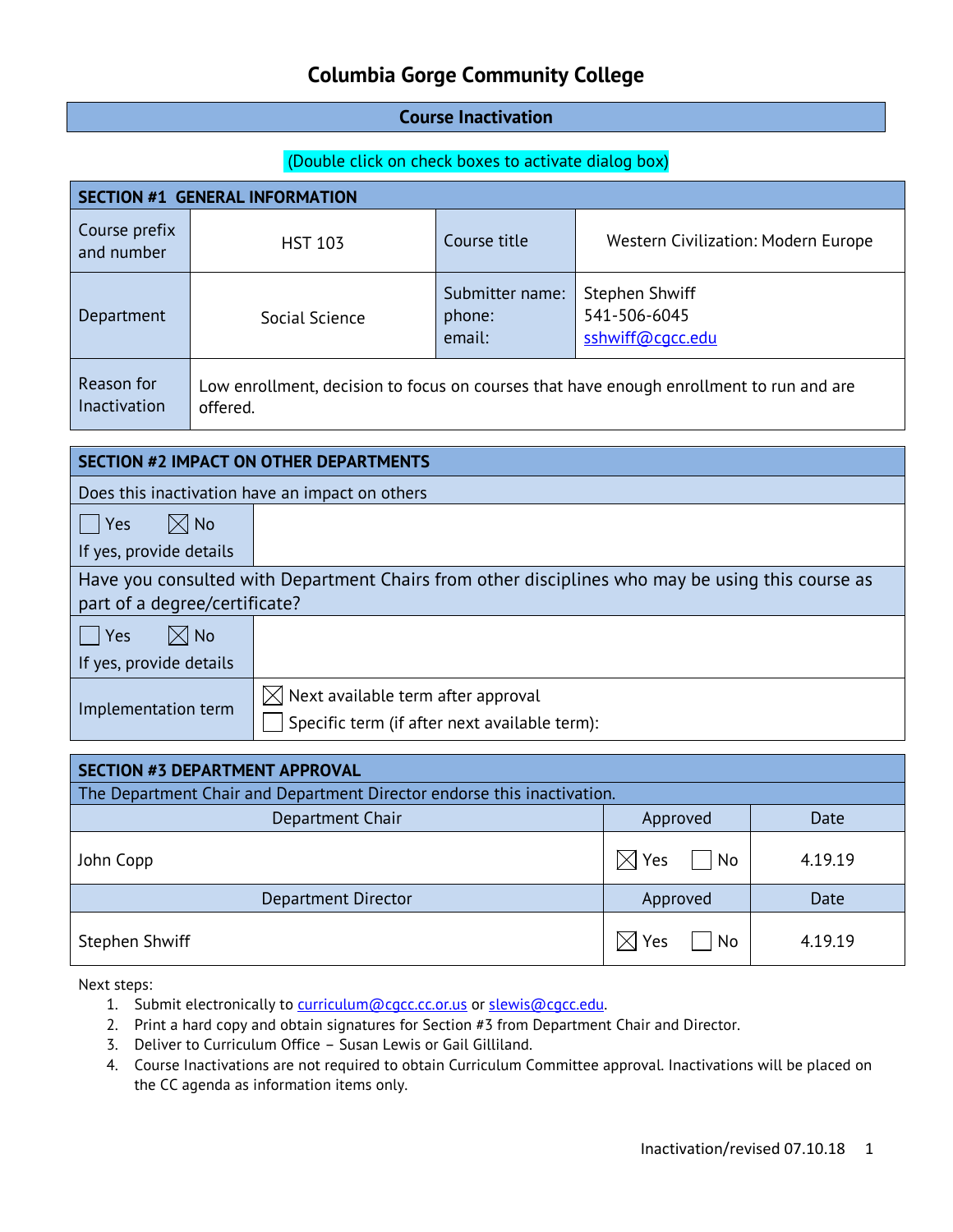#### **Course Inactivation**

#### (Double click on check boxes to activate dialog box)

| <b>SECTION #1 GENERAL INFORMATION</b>                                                                                             |                |                                     |                                                           |
|-----------------------------------------------------------------------------------------------------------------------------------|----------------|-------------------------------------|-----------------------------------------------------------|
| Course prefix<br>and number                                                                                                       | <b>HST 105</b> | Course title                        | History of the India and South Asia Region                |
| Department                                                                                                                        | Social Science | Submitter name:<br>phone:<br>email: | <b>Stephen Shwiff</b><br>541-506-6045<br>sshwiff@cgcc.edu |
| Reason for<br>Low enrollment, decision to focus on courses that have enough enrollment to run and are<br>Inactivation<br>offered. |                |                                     |                                                           |
|                                                                                                                                   |                |                                     |                                                           |
| <b>SECTION #2 IMPACT ON OTHER DEPARTMENTS</b>                                                                                     |                |                                     |                                                           |
|                                                                                                                                   |                |                                     |                                                           |

Does this inactivation have an impact on others

 $\Box$  Yes  $\Box$  No If yes, provide details

| Have you consulted with Department Chairs from other disciplines who may be using this course as |  |
|--------------------------------------------------------------------------------------------------|--|
| part of a degree/certificate?                                                                    |  |

| $\boxtimes$ No<br>$ $ $ $ Yes |                                                                                               |
|-------------------------------|-----------------------------------------------------------------------------------------------|
| If yes, provide details       |                                                                                               |
| Implementation term           | $\bowtie$ Next available term after approval<br>Specific term (if after next available term): |

| SECTION #3 DEPARTMENT APPROVAL                                          |                         |         |  |  |
|-------------------------------------------------------------------------|-------------------------|---------|--|--|
| The Department Chair and Department Director endorse this inactivation. |                         |         |  |  |
| Department Chair                                                        | Approved                | Date    |  |  |
| John Copp                                                               | $\boxtimes$ Yes<br>  No | 4.19.19 |  |  |
| Department Director                                                     | Approved                | Date    |  |  |
| Stephen Shwiff                                                          | $\boxtimes$ Yes<br>  No | 4.19.19 |  |  |

- 1. Submit electronically to [curriculum@cgcc.cc.or.us](mailto:curriculum@cgcc.cc.or.us) or slewis@cgcc.edu.
- 2. Print a hard copy and obtain signatures for Section #3 from Department Chair and Director.
- 3. Deliver to Curriculum Office Susan Lewis or Gail Gilliland.
- 4. Course Inactivations are not required to obtain Curriculum Committee approval. Inactivations will be placed on the CC agenda as information items only.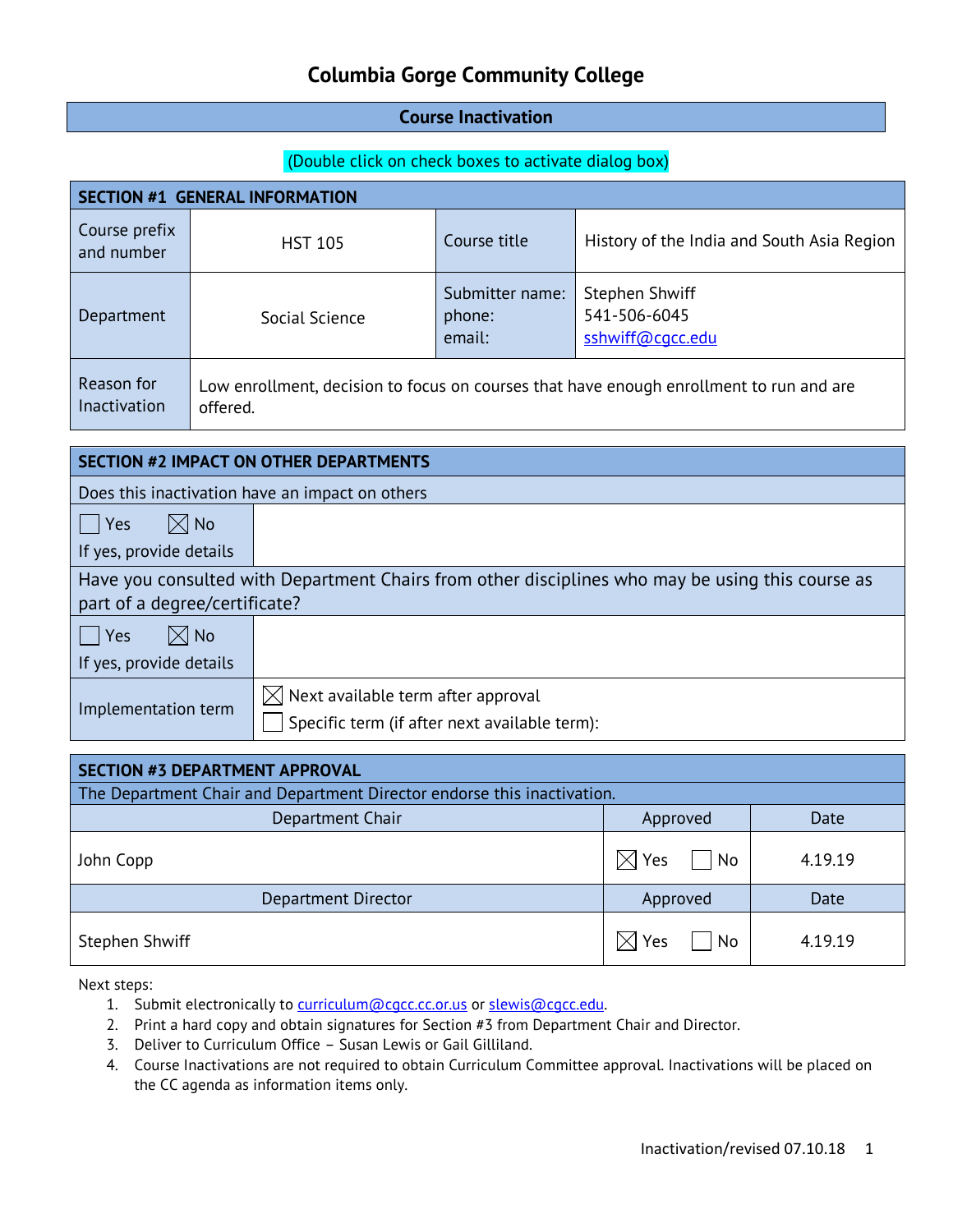#### **Course Inactivation**

#### (Double click on check boxes to activate dialog box)

| <b>SECTION #1 GENERAL INFORMATION</b>                                                                                |                                                                                                     |                                     |                                                           |  |
|----------------------------------------------------------------------------------------------------------------------|-----------------------------------------------------------------------------------------------------|-------------------------------------|-----------------------------------------------------------|--|
| Course prefix<br>and number                                                                                          | <b>HST 106</b>                                                                                      | Course title                        | History of China                                          |  |
| Department                                                                                                           | Social Science                                                                                      | Submitter name:<br>phone:<br>email: | <b>Stephen Shwiff</b><br>541-506-6045<br>sshwiff@cgcc.edu |  |
| Reason for<br>Inactivation                                                                                           | Low enrollment, decision to focus on courses that have enough enrollment to run and are<br>offered. |                                     |                                                           |  |
| <b>SECTION #2 IMPACT ON OTHER DEPARTMENTS</b>                                                                        |                                                                                                     |                                     |                                                           |  |
| Does this inactivation have an impact on others                                                                      |                                                                                                     |                                     |                                                           |  |
| $ $   Yes                                                                                                            | $\boxtimes$ No                                                                                      |                                     |                                                           |  |
| If yes, provide details                                                                                              |                                                                                                     |                                     |                                                           |  |
| والملحو والمزروم والرومس ومارير ومومرا والمتمالس ومراقب وسميته وسامس والمستحدد والمسارية والرومس والمستحدث وربوا الر |                                                                                                     |                                     |                                                           |  |

#### Have you consulted with Department Chairs from other disciplines who may be using this course as part of a degree/certificate?

| $\boxtimes$ l No<br>  Yes |                                                                                                 |
|---------------------------|-------------------------------------------------------------------------------------------------|
| If yes, provide details   |                                                                                                 |
| Implementation term       | $\boxtimes$ Next available term after approval<br>Specific term (if after next available term): |

| SECTION #3 DEPARTMENT APPROVAL                                          |                           |         |  |
|-------------------------------------------------------------------------|---------------------------|---------|--|
| The Department Chair and Department Director endorse this inactivation. |                           |         |  |
| Department Chair<br>Approved<br>Date                                    |                           |         |  |
| John Copp                                                               | $\boxtimes$ Yes<br>$ $ No | 4.19.19 |  |
| <b>Department Director</b>                                              | Approved                  | Date    |  |
| <b>Stephen Shwiff</b>                                                   | $\boxtimes$ Yes<br>  No   | 4.19.19 |  |

- 1. Submit electronically to [curriculum@cgcc.cc.or.us](mailto:curriculum@cgcc.cc.or.us) or slewis@cgcc.edu.
- 2. Print a hard copy and obtain signatures for Section #3 from Department Chair and Director.
- 3. Deliver to Curriculum Office Susan Lewis or Gail Gilliland.
- 4. Course Inactivations are not required to obtain Curriculum Committee approval. Inactivations will be placed on the CC agenda as information items only.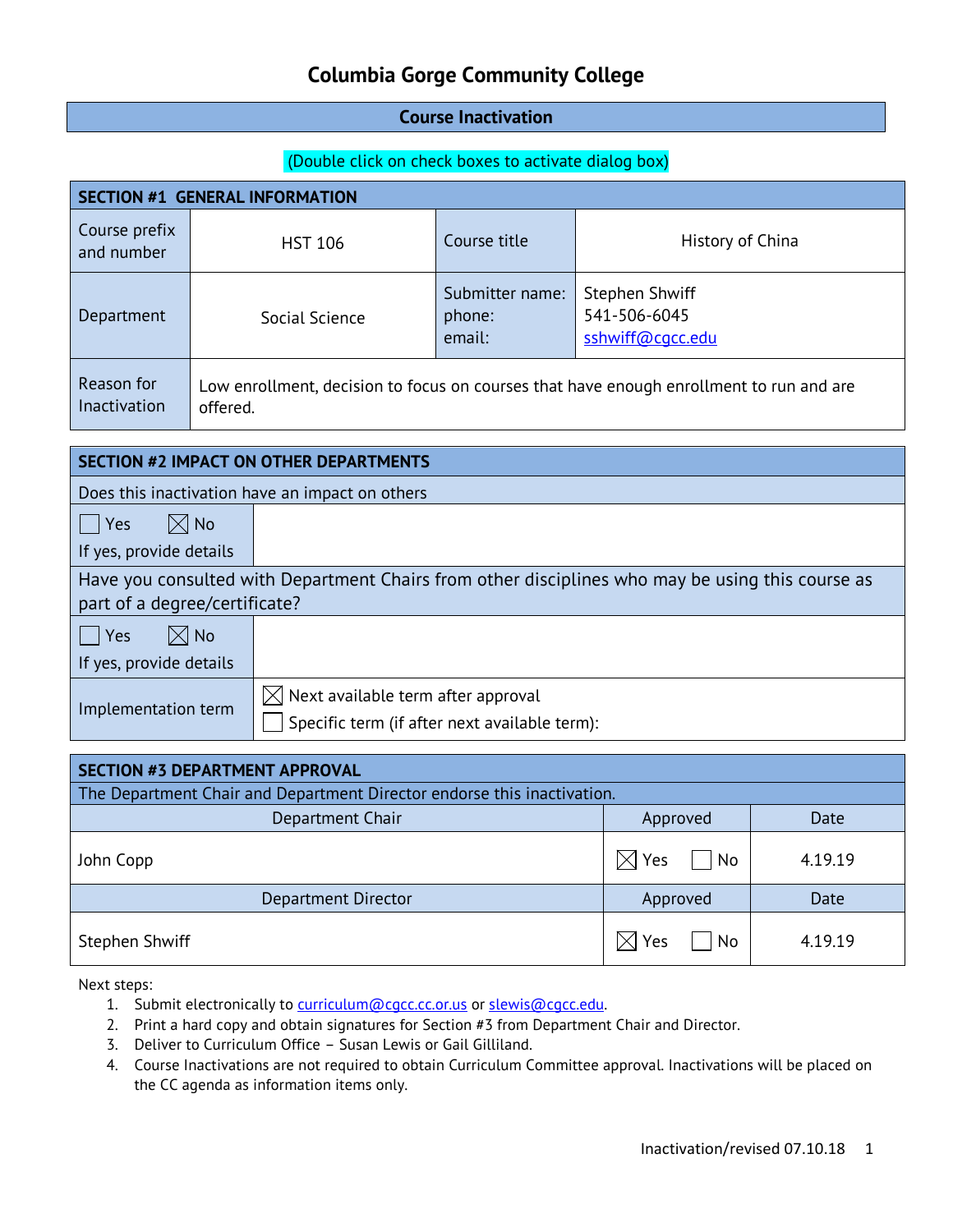#### **Course Inactivation**

#### (Double click on check boxes to activate dialog box)

| <b>SECTION #1 GENERAL INFORMATION</b>                                                                                             |                                                                                                     |                                                 |                                     |                                                           |
|-----------------------------------------------------------------------------------------------------------------------------------|-----------------------------------------------------------------------------------------------------|-------------------------------------------------|-------------------------------------|-----------------------------------------------------------|
| Course prefix<br>and number                                                                                                       |                                                                                                     | <b>HST 204</b>                                  | Course title                        | History of Women in the U.S.: Pre-Colonial<br>to 1877     |
| Department                                                                                                                        |                                                                                                     | Social Science                                  | Submitter name:<br>phone:<br>email: | <b>Stephen Shwiff</b><br>541-506-6045<br>sshwiff@cgcc.edu |
| Reason for<br>Inactivation                                                                                                        | Low enrollment, decision to focus on courses that have enough enrollment to run and are<br>offered. |                                                 |                                     |                                                           |
|                                                                                                                                   |                                                                                                     | <b>SECTION #2 IMPACT ON OTHER DEPARTMENTS</b>   |                                     |                                                           |
|                                                                                                                                   |                                                                                                     |                                                 |                                     |                                                           |
|                                                                                                                                   |                                                                                                     | Does this inactivation have an impact on others |                                     |                                                           |
|                                                                                                                                   | $\boxtimes$ No<br>Yes                                                                               |                                                 |                                     |                                                           |
| If yes, provide details                                                                                                           |                                                                                                     |                                                 |                                     |                                                           |
| Have you consulted with Department Chairs from other disciplines who may be using this course as<br>part of a degree/certificate? |                                                                                                     |                                                 |                                     |                                                           |
| Yes                                                                                                                               | $\boxtimes$ No                                                                                      |                                                 |                                     |                                                           |
| If yes, provide details                                                                                                           |                                                                                                     |                                                 |                                     |                                                           |
| Implementation term                                                                                                               |                                                                                                     | $\boxtimes$ Next available term after approval  |                                     |                                                           |

| SECTION #3 DEPARTMENT APPROVAL                                          |                         |         |  |  |
|-------------------------------------------------------------------------|-------------------------|---------|--|--|
| The Department Chair and Department Director endorse this inactivation. |                         |         |  |  |
| Department Chair                                                        | Approved                | Date    |  |  |
| John Copp                                                               | Yes<br>  No<br>$\times$ | 4.19.19 |  |  |
| <b>Department Director</b>                                              | Approved                | Date    |  |  |
| Stephen Shwiff                                                          | Yes<br>No<br>ΙXΙ        | 4.19.19 |  |  |

Specific term (if after next available term):

- 1. Submit electronically to [curriculum@cgcc.cc.or.us](mailto:curriculum@cgcc.cc.or.us) or slewis@cgcc.edu.
- 2. Print a hard copy and obtain signatures for Section #3 from Department Chair and Director.
- 3. Deliver to Curriculum Office Susan Lewis or Gail Gilliland.
- 4. Course Inactivations are not required to obtain Curriculum Committee approval. Inactivations will be placed on the CC agenda as information items only.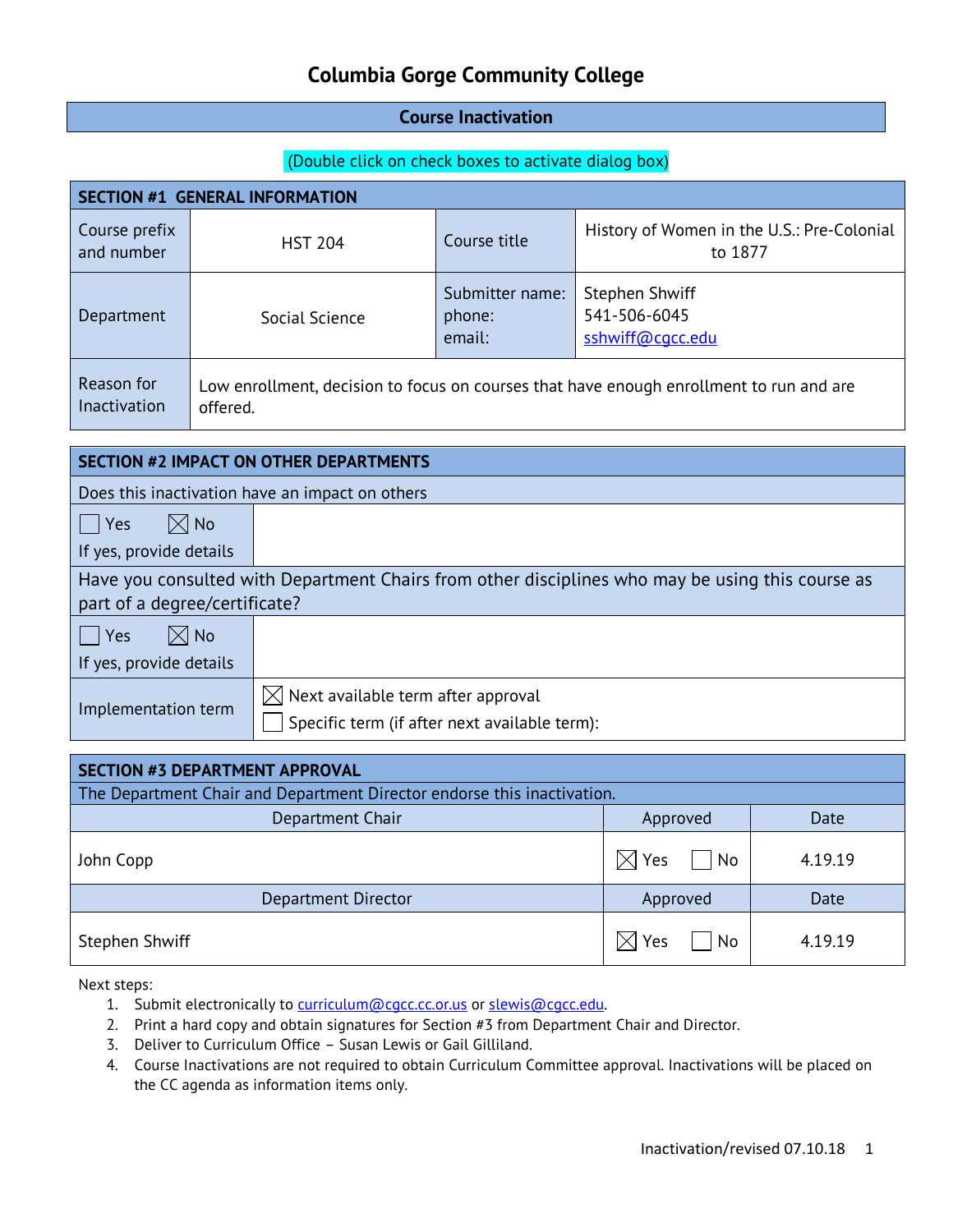#### **Course Inactivation**

#### (Double click on check boxes to activate dialog box)

| <b>SECTION #1 GENERAL INFORMATION</b>           |                                                                                                     |                                     |                                                           |  |
|-------------------------------------------------|-----------------------------------------------------------------------------------------------------|-------------------------------------|-----------------------------------------------------------|--|
| Course prefix<br>and number                     | <b>HST 205</b>                                                                                      | Course title                        | History of Women in the U.S.: 1877 to<br>Present          |  |
| Department                                      | Social Science                                                                                      | Submitter name:<br>phone:<br>email: | <b>Stephen Shwiff</b><br>541-506-6045<br>sshwiff@cgcc.edu |  |
| Reason for<br>Inactivation                      | Low enrollment, decision to focus on courses that have enough enrollment to run and are<br>offered. |                                     |                                                           |  |
|                                                 |                                                                                                     |                                     |                                                           |  |
| <b>SECTION #2 IMPACT ON OTHER DEPARTMENTS</b>   |                                                                                                     |                                     |                                                           |  |
| Does this inactivation have an impact on others |                                                                                                     |                                     |                                                           |  |
| <b>Yes</b>                                      | $\boxtimes$ No                                                                                      |                                     |                                                           |  |
| If yes, provide details                         |                                                                                                     |                                     |                                                           |  |

### Have you consulted with Department Chairs from other disciplines who may be using this course as part of a degree/certificate?

| $\boxtimes$ l No<br> Yes |                                                                                                 |
|--------------------------|-------------------------------------------------------------------------------------------------|
| If yes, provide details  |                                                                                                 |
| Implementation term      | $\boxtimes$ Next available term after approval<br>Specific term (if after next available term): |

| SECTION #3 DEPARTMENT APPROVAL                                          |                         |         |  |  |
|-------------------------------------------------------------------------|-------------------------|---------|--|--|
| The Department Chair and Department Director endorse this inactivation. |                         |         |  |  |
| Department Chair                                                        | Approved                | Date    |  |  |
| John Copp                                                               | $\boxtimes$ Yes<br>  No | 4.19.19 |  |  |
| Department Director                                                     | Approved                | Date    |  |  |
| Stephen Shwiff                                                          | $\boxtimes$ Yes<br>  No | 4.19.19 |  |  |

- 1. Submit electronically to [curriculum@cgcc.cc.or.us](mailto:curriculum@cgcc.cc.or.us) or slewis@cgcc.edu.
- 2. Print a hard copy and obtain signatures for Section #3 from Department Chair and Director.
- 3. Deliver to Curriculum Office Susan Lewis or Gail Gilliland.
- 4. Course Inactivations are not required to obtain Curriculum Committee approval. Inactivations will be placed on the CC agenda as information items only.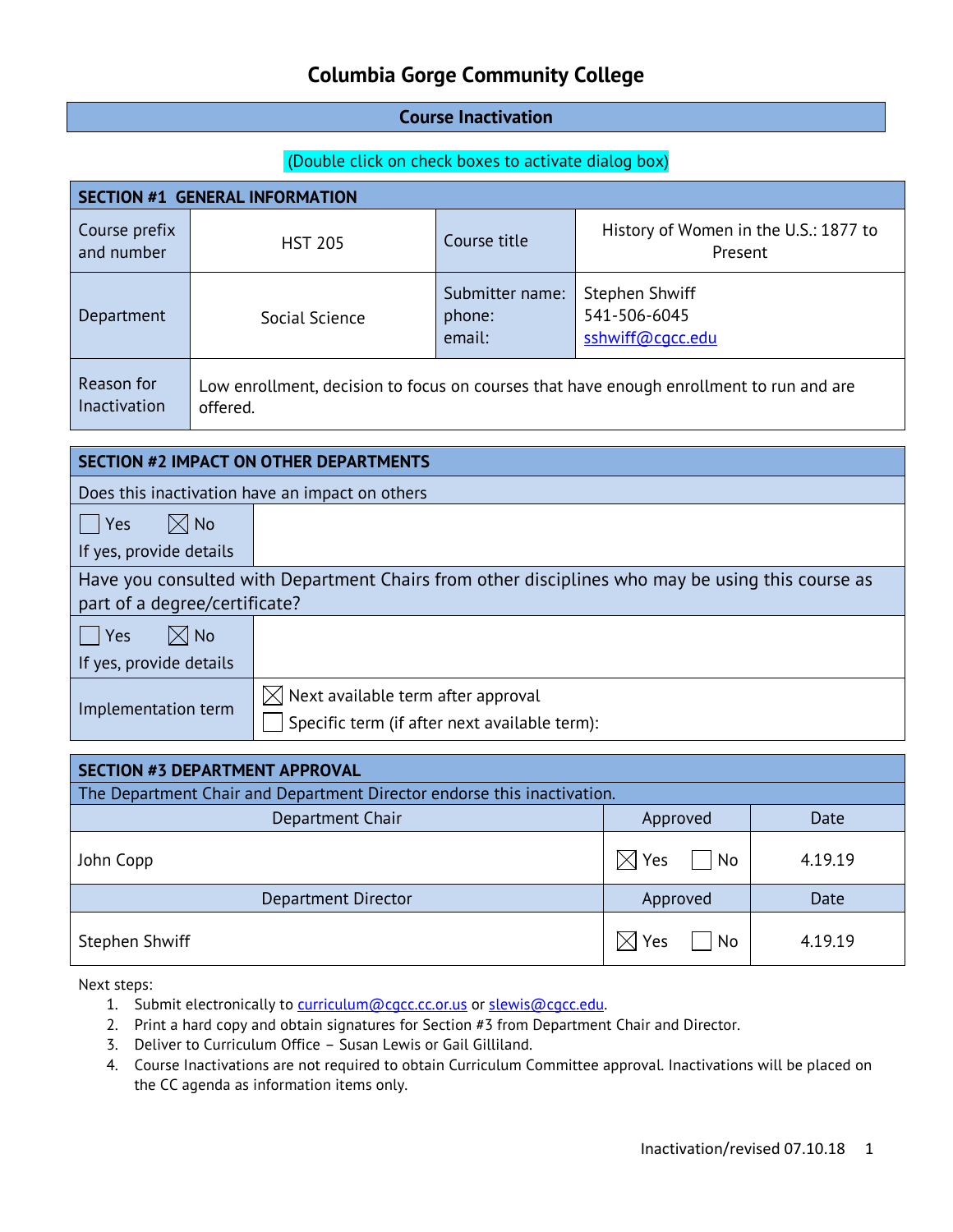#### **Course Inactivation**

#### (Double click on check boxes to activate dialog box)

| <b>SECTION #1 GENERAL INFORMATION</b> |                                                                                                     |                                     |                                                    |  |  |
|---------------------------------------|-----------------------------------------------------------------------------------------------------|-------------------------------------|----------------------------------------------------|--|--|
| Course prefix<br>and number           | JPN 101                                                                                             | Course title                        | First Year Japanese - First Term                   |  |  |
| Department                            | Writing, Literature, and<br>Foreign Languages                                                       | Submitter name:<br>phone:<br>email: | Stephen Shwiff<br>541-506-6045<br>sshwiff@cqcc.edu |  |  |
| Reason for<br>Inactivation            | Low enrollment, decision to focus on courses that have enough enrollment to run and are<br>offered. |                                     |                                                    |  |  |

| <b>SECTION #2 IMPACT ON OTHER DEPARTMENTS</b>                                                                                     |                                                                                                 |  |  |
|-----------------------------------------------------------------------------------------------------------------------------------|-------------------------------------------------------------------------------------------------|--|--|
| Does this inactivation have an impact on others                                                                                   |                                                                                                 |  |  |
| $\boxtimes$ No<br>Yes                                                                                                             |                                                                                                 |  |  |
| If yes, provide details                                                                                                           |                                                                                                 |  |  |
| Have you consulted with Department Chairs from other disciplines who may be using this course as<br>part of a degree/certificate? |                                                                                                 |  |  |
| $\boxtimes$ No<br>Yes                                                                                                             |                                                                                                 |  |  |
| If yes, provide details                                                                                                           |                                                                                                 |  |  |
| Implementation term                                                                                                               | $\boxtimes$ Next available term after approval<br>Specific term (if after next available term): |  |  |

| <b>SECTION #3 DEPARTMENT APPROVAL</b>                                   |                                   |         |  |  |
|-------------------------------------------------------------------------|-----------------------------------|---------|--|--|
| The Department Chair and Department Director endorse this inactivation. |                                   |         |  |  |
| Department Chair                                                        | Approved                          | Date    |  |  |
| Leigh Hancock                                                           | $\boxtimes$ Yes<br>  No           | 4.23.19 |  |  |
| Department Director                                                     | Approved                          | Date    |  |  |
| Stephen Shwiff                                                          | N <sub>o</sub><br>$\boxtimes$ Yes | 4.23.19 |  |  |

- 1. Submit electronically to [curriculum@cgcc.cc.or.us](mailto:curriculum@cgcc.cc.or.us) or slewis@cgcc.edu.
- 2. Print a hard copy and obtain signatures for Section #3 from Department Chair and Director.
- 3. Deliver to Curriculum Office Susan Lewis or Gail Gilliland.
- 4. Course Inactivations are not required to obtain Curriculum Committee approval. Inactivations will be placed on the CC agenda as information items only.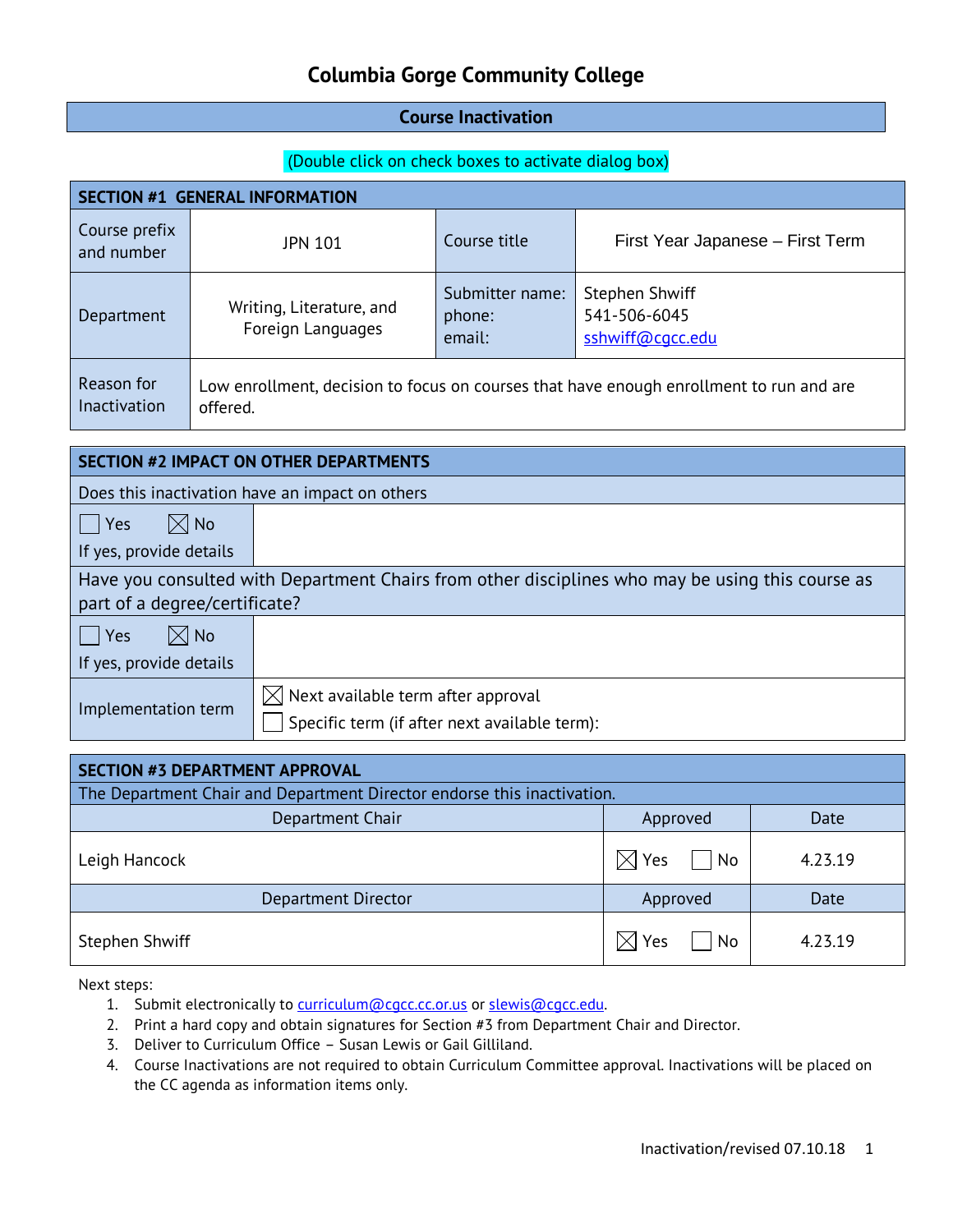#### **Course Inactivation**

#### (Double click on check boxes to activate dialog box)

| <b>SECTION #1 GENERAL INFORMATION</b> |                                                                                                     |                                     |                                                    |  |  |
|---------------------------------------|-----------------------------------------------------------------------------------------------------|-------------------------------------|----------------------------------------------------|--|--|
| Course prefix<br>and number           | <b>JPN 102</b>                                                                                      | Course title                        | First Year Japanese - Second Term                  |  |  |
| Department                            | Writing, Literature, and<br>Foreign Languages                                                       | Submitter name:<br>phone:<br>email: | Stephen Shwiff<br>541-506-6045<br>sshwiff@cgcc.edu |  |  |
| Reason for<br>Inactivation            | Low enrollment, decision to focus on courses that have enough enrollment to run and are<br>offered. |                                     |                                                    |  |  |

| <b>SECTION #2 IMPACT ON OTHER DEPARTMENTS</b>   |                                                                                                  |  |  |  |
|-------------------------------------------------|--------------------------------------------------------------------------------------------------|--|--|--|
| Does this inactivation have an impact on others |                                                                                                  |  |  |  |
| $\boxtimes$ No<br>Yes                           |                                                                                                  |  |  |  |
| If yes, provide details                         |                                                                                                  |  |  |  |
|                                                 | Have you consulted with Department Chairs from other disciplines who may be using this course as |  |  |  |
| part of a degree/certificate?                   |                                                                                                  |  |  |  |
| $\boxtimes$ No<br>Yes                           |                                                                                                  |  |  |  |
| If yes, provide details                         |                                                                                                  |  |  |  |
|                                                 | $\boxtimes$ Next available term after approval                                                   |  |  |  |
| Implementation term                             | Specific term (if after next available term):                                                    |  |  |  |

| <b>SECTION #3 DEPARTMENT APPROVAL</b>                                   |                   |         |  |
|-------------------------------------------------------------------------|-------------------|---------|--|
| The Department Chair and Department Director endorse this inactivation. |                   |         |  |
| Department Chair                                                        | Approved          | Date    |  |
| Leigh Hancock                                                           | Yes<br>IХ<br>  No | 4.23.19 |  |
| Department Director                                                     | Approved          | Date    |  |
| Stephen Shwiff                                                          | Yes<br>No<br>IXI  | 4.23.19 |  |

- 1. Submit electronically to [curriculum@cgcc.cc.or.us](mailto:curriculum@cgcc.cc.or.us) or slewis@cgcc.edu.
- 2. Print a hard copy and obtain signatures for Section #3 from Department Chair and Director.
- 3. Deliver to Curriculum Office Susan Lewis or Gail Gilliland.
- 4. Course Inactivations are not required to obtain Curriculum Committee approval. Inactivations will be placed on the CC agenda as information items only.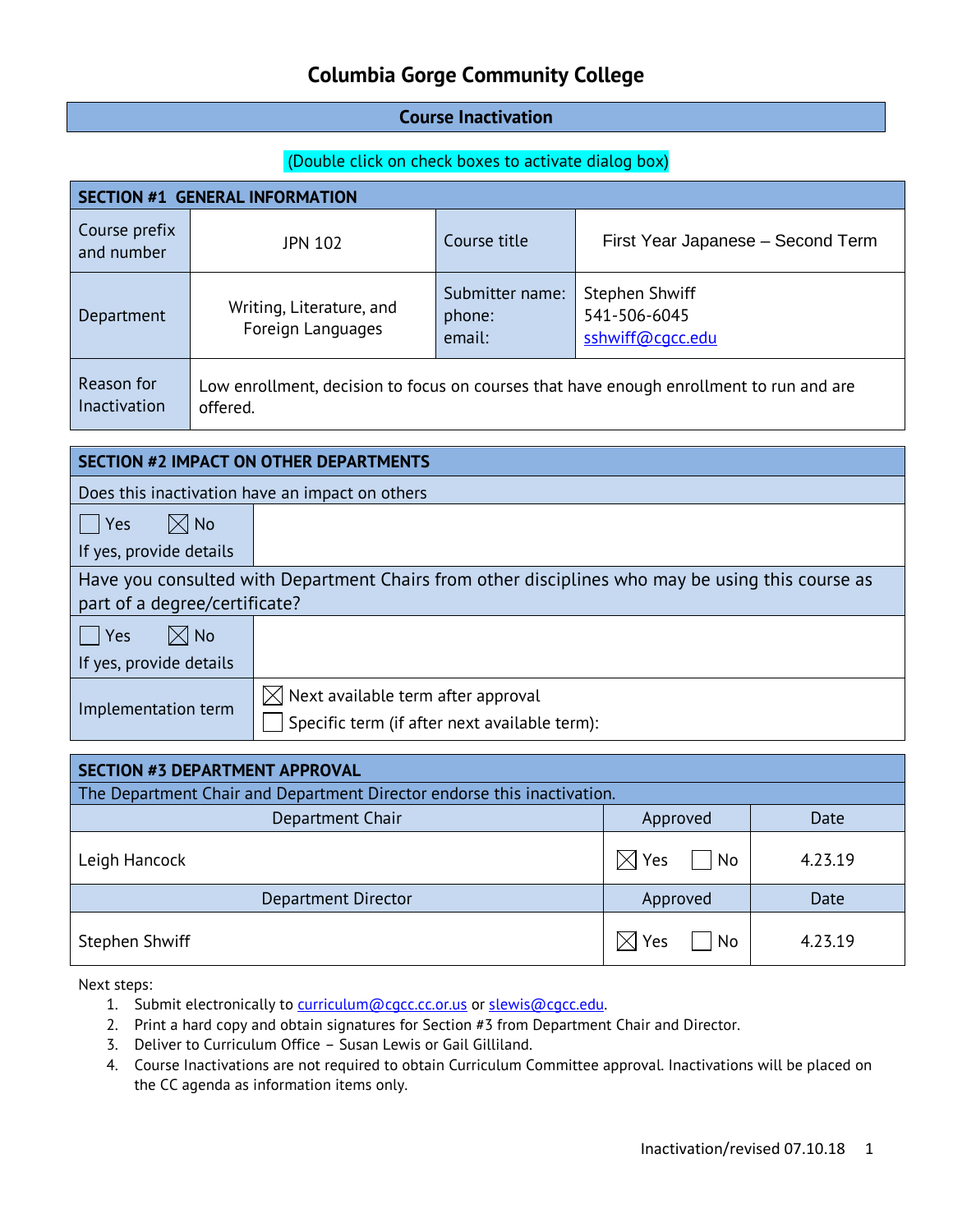#### **Course Inactivation**

#### (Double click on check boxes to activate dialog box)

| <b>SECTION #1 GENERAL INFORMATION</b>                                                                                             |                                               |                                     |                                                    |  |  |
|-----------------------------------------------------------------------------------------------------------------------------------|-----------------------------------------------|-------------------------------------|----------------------------------------------------|--|--|
| Course prefix<br>and number                                                                                                       | JPN 103                                       | Course title                        | First Year Japanese - Third Term                   |  |  |
| Department                                                                                                                        | Writing, Literature, and<br>Foreign Languages | Submitter name:<br>phone:<br>email: | Stephen Shwiff<br>541-506-6045<br>sshwiff@cqcc.edu |  |  |
| Reason for<br>Low enrollment, decision to focus on courses that have enough enrollment to run and are<br>Inactivation<br>offered. |                                               |                                     |                                                    |  |  |

| <b>SECTION #2 IMPACT ON OTHER DEPARTMENTS</b>                                                                                     |                                                                                                |  |  |
|-----------------------------------------------------------------------------------------------------------------------------------|------------------------------------------------------------------------------------------------|--|--|
| Does this inactivation have an impact on others                                                                                   |                                                                                                |  |  |
| $\boxtimes$ No<br>Yes                                                                                                             |                                                                                                |  |  |
| If yes, provide details                                                                                                           |                                                                                                |  |  |
| Have you consulted with Department Chairs from other disciplines who may be using this course as<br>part of a degree/certificate? |                                                                                                |  |  |
| $\boxtimes$ No<br>Yes                                                                                                             |                                                                                                |  |  |
| If yes, provide details                                                                                                           |                                                                                                |  |  |
| Implementation term                                                                                                               | $[\times]$ Next available term after approval<br>Specific term (if after next available term): |  |  |

| <b>SECTION #3 DEPARTMENT APPROVAL</b>                                   |                                   |         |  |
|-------------------------------------------------------------------------|-----------------------------------|---------|--|
| The Department Chair and Department Director endorse this inactivation. |                                   |         |  |
| Department Chair                                                        | Approved                          | Date    |  |
| Leigh Hancock                                                           | $\boxtimes$ Yes<br>  No           | 4.23.19 |  |
| Department Director                                                     | Approved                          | Date    |  |
| Stephen Shwiff                                                          | N <sub>o</sub><br>$\boxtimes$ Yes | 4.23.19 |  |

- 1. Submit electronically to [curriculum@cgcc.cc.or.us](mailto:curriculum@cgcc.cc.or.us) or slewis@cgcc.edu.
- 2. Print a hard copy and obtain signatures for Section #3 from Department Chair and Director.
- 3. Deliver to Curriculum Office Susan Lewis or Gail Gilliland.
- 4. Course Inactivations are not required to obtain Curriculum Committee approval. Inactivations will be placed on the CC agenda as information items only.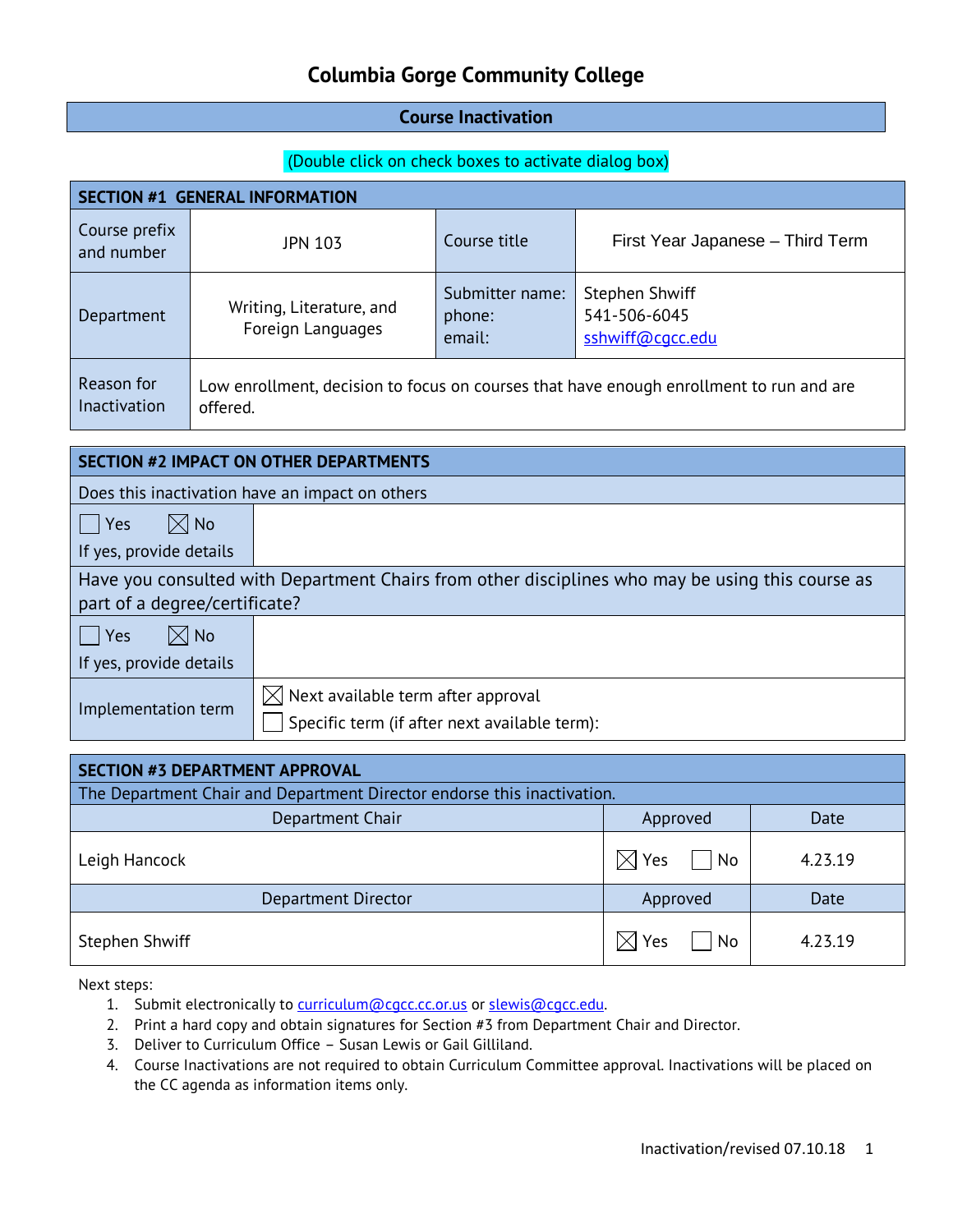#### **Course Inactivation**

#### (Double click on check boxes to activate dialog box)

| <b>SECTION #1 GENERAL INFORMATION</b> |                                                                                                     |                                     |                                                    |  |  |
|---------------------------------------|-----------------------------------------------------------------------------------------------------|-------------------------------------|----------------------------------------------------|--|--|
| Course prefix<br>and number           | <b>JPN 201</b>                                                                                      | Course title                        | Second Year Japanese - First Term                  |  |  |
| Department                            | Writing, Literature, and<br>Foreign Languages                                                       | Submitter name:<br>phone:<br>email: | Stephen Shwiff<br>541-506-6045<br>sshwiff@cqcc.edu |  |  |
| Reason for<br>Inactivation            | Low enrollment, decision to focus on courses that have enough enrollment to run and are<br>offered. |                                     |                                                    |  |  |

| <b>SECTION #2 IMPACT ON OTHER DEPARTMENTS</b>                                                                                     |                                                                                                 |  |  |
|-----------------------------------------------------------------------------------------------------------------------------------|-------------------------------------------------------------------------------------------------|--|--|
| Does this inactivation have an impact on others                                                                                   |                                                                                                 |  |  |
| $\boxtimes$ No<br>Yes                                                                                                             |                                                                                                 |  |  |
| If yes, provide details                                                                                                           |                                                                                                 |  |  |
| Have you consulted with Department Chairs from other disciplines who may be using this course as<br>part of a degree/certificate? |                                                                                                 |  |  |
| $\boxtimes$ No<br>Yes                                                                                                             |                                                                                                 |  |  |
| If yes, provide details                                                                                                           |                                                                                                 |  |  |
| Implementation term                                                                                                               | $\boxtimes$ Next available term after approval<br>Specific term (if after next available term): |  |  |

| <b>SECTION #3 DEPARTMENT APPROVAL</b>                                   |                           |         |  |
|-------------------------------------------------------------------------|---------------------------|---------|--|
| The Department Chair and Department Director endorse this inactivation. |                           |         |  |
| Department Chair                                                        | Approved                  | Date    |  |
| Leigh Hancock                                                           | Yes<br>$ $ No<br>$\times$ | 4.23.19 |  |
| <b>Department Director</b>                                              | Approved                  | Date    |  |
| Stephen Shwiff                                                          | Yes<br>No<br>IXI          | 4.23.19 |  |

- 1. Submit electronically to [curriculum@cgcc.cc.or.us](mailto:curriculum@cgcc.cc.or.us) or slewis@cgcc.edu.
- 2. Print a hard copy and obtain signatures for Section #3 from Department Chair and Director.
- 3. Deliver to Curriculum Office Susan Lewis or Gail Gilliland.
- 4. Course Inactivations are not required to obtain Curriculum Committee approval. Inactivations will be placed on the CC agenda as information items only.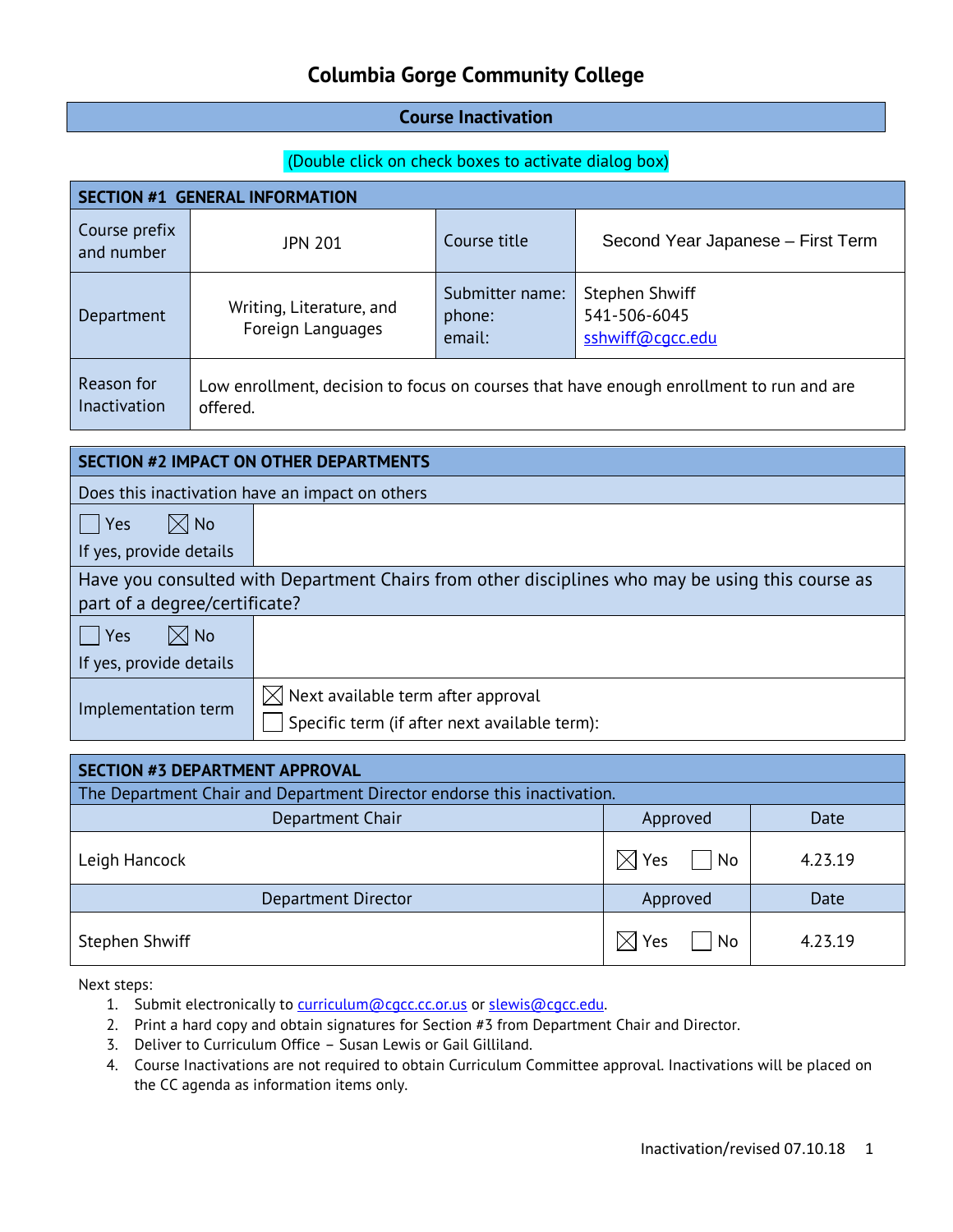#### **Course Inactivation**

#### (Double click on check boxes to activate dialog box)

| <b>SECTION #1 GENERAL INFORMATION</b> |                                                                                                     |                                     |                                                    |  |  |
|---------------------------------------|-----------------------------------------------------------------------------------------------------|-------------------------------------|----------------------------------------------------|--|--|
| Course prefix<br>and number           | <b>JPN 202</b>                                                                                      | Course title                        | Second Year Japanese - Second Term                 |  |  |
| Department                            | Writing, Literature, and<br>Foreign Languages                                                       | Submitter name:<br>phone:<br>email: | Stephen Shwiff<br>541-506-6045<br>sshwiff@cqcc.edu |  |  |
| Reason for<br>Inactivation            | Low enrollment, decision to focus on courses that have enough enrollment to run and are<br>offered. |                                     |                                                    |  |  |

| <b>SECTION #2 IMPACT ON OTHER DEPARTMENTS</b>   |                                                                                                  |  |  |
|-------------------------------------------------|--------------------------------------------------------------------------------------------------|--|--|
| Does this inactivation have an impact on others |                                                                                                  |  |  |
| $\boxtimes$ No<br>Yes                           |                                                                                                  |  |  |
| If yes, provide details                         |                                                                                                  |  |  |
|                                                 | Have you consulted with Department Chairs from other disciplines who may be using this course as |  |  |
| part of a degree/certificate?                   |                                                                                                  |  |  |
| $\boxtimes$ No<br>Yes                           |                                                                                                  |  |  |
| If yes, provide details                         |                                                                                                  |  |  |
|                                                 | $\boxtimes$ Next available term after approval                                                   |  |  |
| Implementation term                             | Specific term (if after next available term):                                                    |  |  |

| <b>SECTION #3 DEPARTMENT APPROVAL</b>                                   |                   |         |  |
|-------------------------------------------------------------------------|-------------------|---------|--|
| The Department Chair and Department Director endorse this inactivation. |                   |         |  |
| Department Chair                                                        | Approved          | Date    |  |
| Leigh Hancock                                                           | Yes<br>IХ<br>  No | 4.23.19 |  |
| Department Director                                                     | Approved          | Date    |  |
| Stephen Shwiff                                                          | Yes<br>No<br>IXI  | 4.23.19 |  |

- 1. Submit electronically to [curriculum@cgcc.cc.or.us](mailto:curriculum@cgcc.cc.or.us) or slewis@cgcc.edu.
- 2. Print a hard copy and obtain signatures for Section #3 from Department Chair and Director.
- 3. Deliver to Curriculum Office Susan Lewis or Gail Gilliland.
- 4. Course Inactivations are not required to obtain Curriculum Committee approval. Inactivations will be placed on the CC agenda as information items only.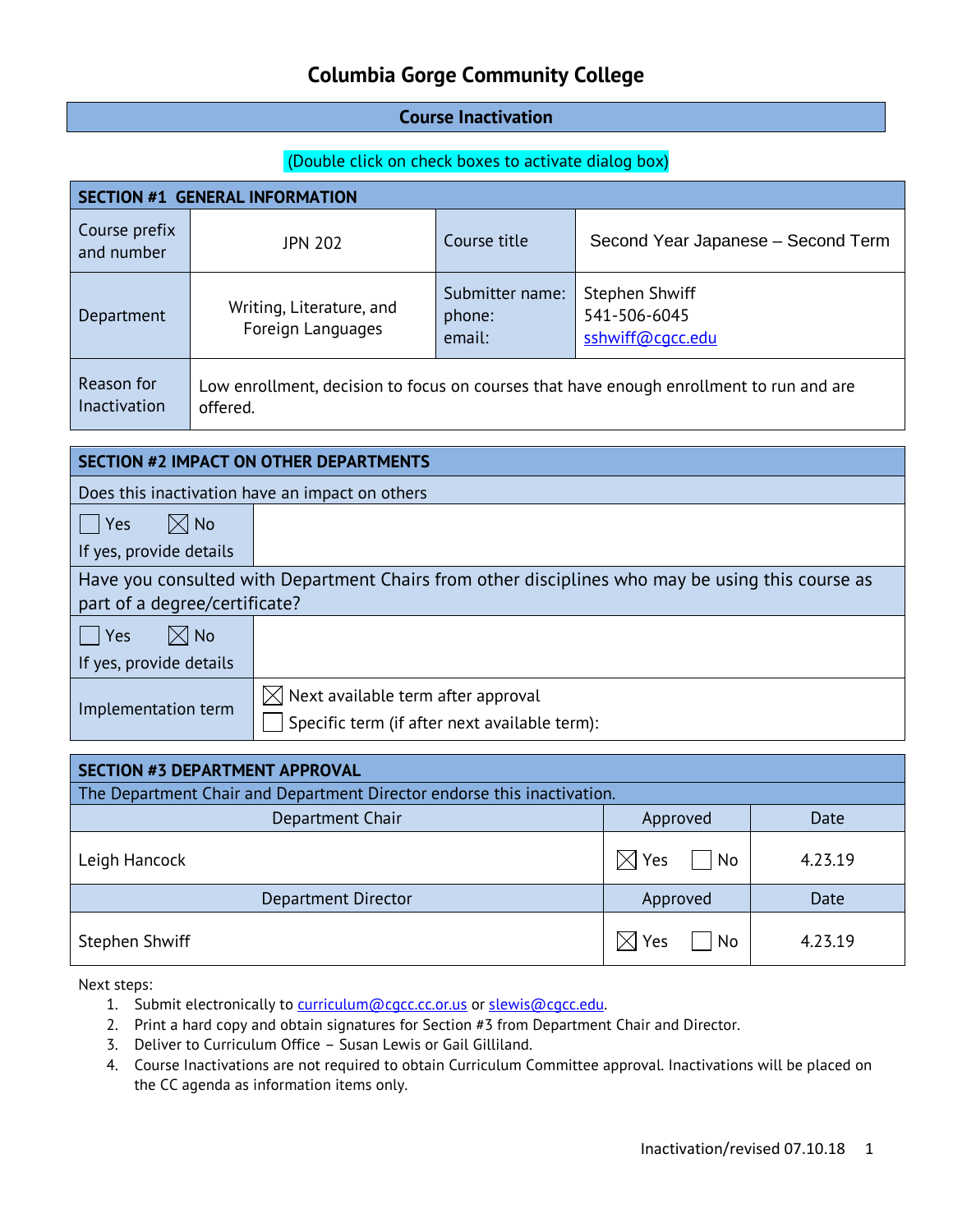#### **Course Inactivation**

#### (Double click on check boxes to activate dialog box)

| <b>SECTION #1 GENERAL INFORMATION</b> |                                                                                                     |                                     |                                                    |  |  |
|---------------------------------------|-----------------------------------------------------------------------------------------------------|-------------------------------------|----------------------------------------------------|--|--|
| Course prefix<br>and number           | <b>JPN 203</b>                                                                                      | Course title                        | Second Year Japanese - Third Term                  |  |  |
| Department                            | Writing, Literature, and<br>Foreign Languages                                                       | Submitter name:<br>phone:<br>email: | Stephen Shwiff<br>541-506-6045<br>sshwiff@cqcc.edu |  |  |
| Reason for<br>Inactivation            | Low enrollment, decision to focus on courses that have enough enrollment to run and are<br>offered. |                                     |                                                    |  |  |

| <b>SECTION #2 IMPACT ON OTHER DEPARTMENTS</b>                                                                                     |                                                                                                |  |  |
|-----------------------------------------------------------------------------------------------------------------------------------|------------------------------------------------------------------------------------------------|--|--|
| Does this inactivation have an impact on others                                                                                   |                                                                                                |  |  |
| $\boxtimes$ No<br>Yes                                                                                                             |                                                                                                |  |  |
| If yes, provide details                                                                                                           |                                                                                                |  |  |
| Have you consulted with Department Chairs from other disciplines who may be using this course as<br>part of a degree/certificate? |                                                                                                |  |  |
| $\boxtimes$ No<br>Yes                                                                                                             |                                                                                                |  |  |
| If yes, provide details                                                                                                           |                                                                                                |  |  |
| Implementation term                                                                                                               | $[\times]$ Next available term after approval<br>Specific term (if after next available term): |  |  |

| <b>SECTION #3 DEPARTMENT APPROVAL</b>                                   |                                   |         |  |  |
|-------------------------------------------------------------------------|-----------------------------------|---------|--|--|
| The Department Chair and Department Director endorse this inactivation. |                                   |         |  |  |
| Department Chair                                                        | Approved                          | Date    |  |  |
| Leigh Hancock                                                           | $\boxtimes$ Yes<br>  No           | 4.23.19 |  |  |
| Department Director                                                     | Approved                          | Date    |  |  |
| Stephen Shwiff                                                          | N <sub>o</sub><br>$\boxtimes$ Yes | 4.23.19 |  |  |

- 1. Submit electronically to [curriculum@cgcc.cc.or.us](mailto:curriculum@cgcc.cc.or.us) or slewis@cgcc.edu.
- 2. Print a hard copy and obtain signatures for Section #3 from Department Chair and Director.
- 3. Deliver to Curriculum Office Susan Lewis or Gail Gilliland.
- 4. Course Inactivations are not required to obtain Curriculum Committee approval. Inactivations will be placed on the CC agenda as information items only.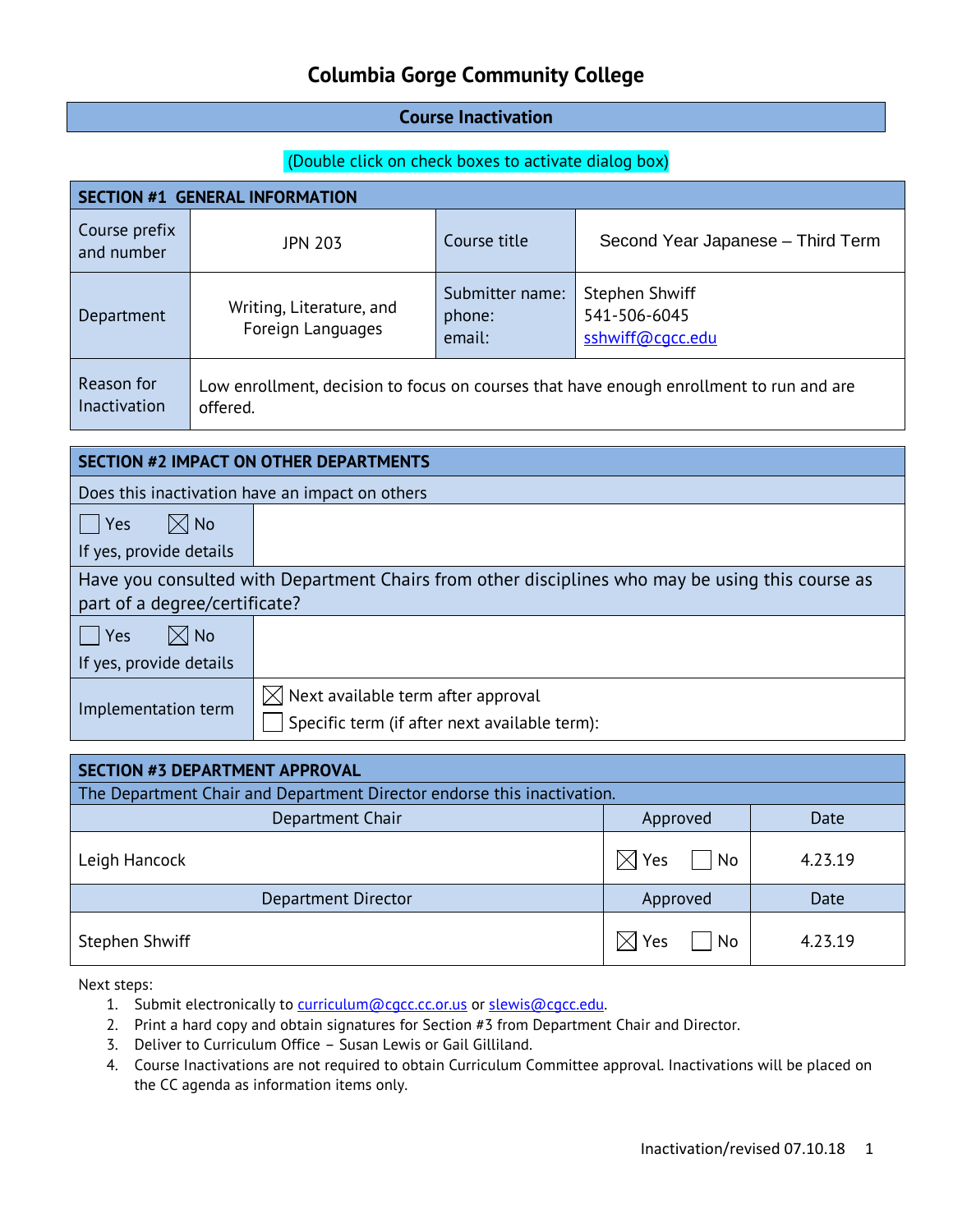#### **Course Inactivation**

#### (Double click on check boxes to activate dialog box)

| <b>SECTION #1 GENERAL INFORMATION</b> |                                      |                                     |                                                                                               |  |  |
|---------------------------------------|--------------------------------------|-------------------------------------|-----------------------------------------------------------------------------------------------|--|--|
| Course prefix<br>and number           | CS 163                               | Course title                        | Data Placement                                                                                |  |  |
| Department                            | Math                                 | Submitter name:<br>phone:<br>email: | Stephen Shwiff<br>541-506-6045<br>sshwiff@cgcc.edu                                            |  |  |
| Reason for<br><b>Inactivation</b>     | Suspension of AS - Computer Science. |                                     | Low enrollment, decision to focus on courses that have enough enrollment to run consistently. |  |  |

| <b>SECTION #2 IMPACT ON OTHER DEPARTMENTS</b>   |                                                                                                  |  |  |
|-------------------------------------------------|--------------------------------------------------------------------------------------------------|--|--|
| Does this inactivation have an impact on others |                                                                                                  |  |  |
| $\boxtimes$ No<br>$ $ Yes                       |                                                                                                  |  |  |
| If yes, provide details                         |                                                                                                  |  |  |
|                                                 | Have you consulted with Department Chairs from other disciplines who may be using this course as |  |  |
| part of a degree/certificate?                   |                                                                                                  |  |  |
| $\boxtimes$ No<br>Yes                           |                                                                                                  |  |  |
| If yes, provide details                         |                                                                                                  |  |  |
| Implementation term                             | $\boxtimes$ Next available term after approval<br>Specific term (if after next available term):  |  |  |

| SECTION #3 DEPARTMENT APPROVAL                                          |                         |         |  |  |
|-------------------------------------------------------------------------|-------------------------|---------|--|--|
| The Department Chair and Department Director endorse this inactivation. |                         |         |  |  |
| Department Chair                                                        | Approved                | Date    |  |  |
| John Evans                                                              | $\boxtimes$ Yes<br>  No | 4/23/19 |  |  |
| Department Dean                                                         | Approved                | Date    |  |  |
| Stephen Shwiff                                                          | Yes<br>No<br>$\times$   | 4/23/19 |  |  |

- 1. Submit electronically to [curriculum@cgcc.cc.or.us](mailto:curriculum@cgcc.cc.or.us) or slewis@cgcc.edu.
- 2. Print a hard copy and obtain signatures for Section #3 from Department Chair and Director.
- 3. Deliver to Curriculum Office Susan Lewis or Gail Gilliland.
- 4. Course Inactivations are not required to obtain Curriculum Committee approval. Inactivations will be placed on the CC agenda as information items only.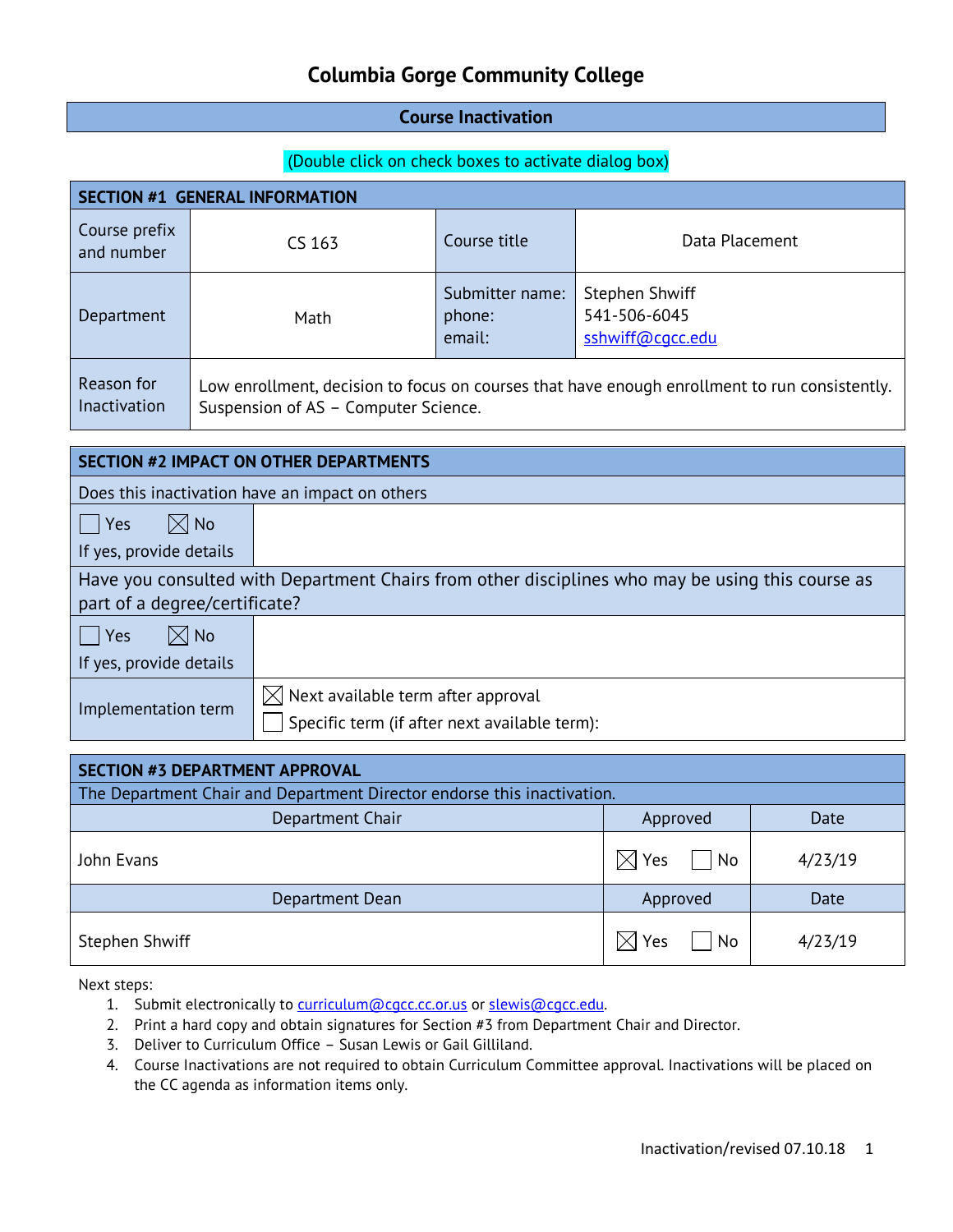#### **Course Inactivation**

#### (Double click on check boxes to activate dialog box)

| <b>SECTION #1 GENERAL INFORMATION</b> |                                      |                                     |                                                                                               |  |  |
|---------------------------------------|--------------------------------------|-------------------------------------|-----------------------------------------------------------------------------------------------|--|--|
| Course prefix<br>and number           | CS 250                               | Course title                        | <b>Discrete Structures</b>                                                                    |  |  |
| Department                            | Math                                 | Submitter name:<br>phone:<br>email: | Stephen Shwiff<br>541-506-6045<br>sshwiff@cgcc.edu                                            |  |  |
| Reason for<br><b>Inactivation</b>     | Suspension of AS - Computer Science. |                                     | Low enrollment, decision to focus on courses that have enough enrollment to run consistently. |  |  |

| <b>SECTION #2 IMPACT ON OTHER DEPARTMENTS</b>   |                                                                                                  |  |  |
|-------------------------------------------------|--------------------------------------------------------------------------------------------------|--|--|
| Does this inactivation have an impact on others |                                                                                                  |  |  |
| $\boxtimes$ No<br>$ $ Yes                       |                                                                                                  |  |  |
| If yes, provide details                         |                                                                                                  |  |  |
|                                                 | Have you consulted with Department Chairs from other disciplines who may be using this course as |  |  |
| part of a degree/certificate?                   |                                                                                                  |  |  |
| $\boxtimes$ No<br>Yes                           |                                                                                                  |  |  |
| If yes, provide details                         |                                                                                                  |  |  |
| Implementation term                             | $\boxtimes$ Next available term after approval<br>Specific term (if after next available term):  |  |  |

| SECTION #3 DEPARTMENT APPROVAL                                          |                           |         |  |  |
|-------------------------------------------------------------------------|---------------------------|---------|--|--|
| The Department Chair and Department Director endorse this inactivation. |                           |         |  |  |
| Department Chair                                                        | Approved                  | Date    |  |  |
| John Evans                                                              | $\boxtimes$ Yes<br>$ $ No | 4/23/19 |  |  |
| Department Dean                                                         | Approved                  | Date    |  |  |
| Stephen Shwiff                                                          | Yes<br>No<br>$\times$     | 4/23/19 |  |  |

- 1. Submit electronically to [curriculum@cgcc.cc.or.us](mailto:curriculum@cgcc.cc.or.us) or slewis@cgcc.edu.
- 2. Print a hard copy and obtain signatures for Section #3 from Department Chair and Director.
- 3. Deliver to Curriculum Office Susan Lewis or Gail Gilliland.
- 4. Course Inactivations are not required to obtain Curriculum Committee approval. Inactivations will be placed on the CC agenda as information items only.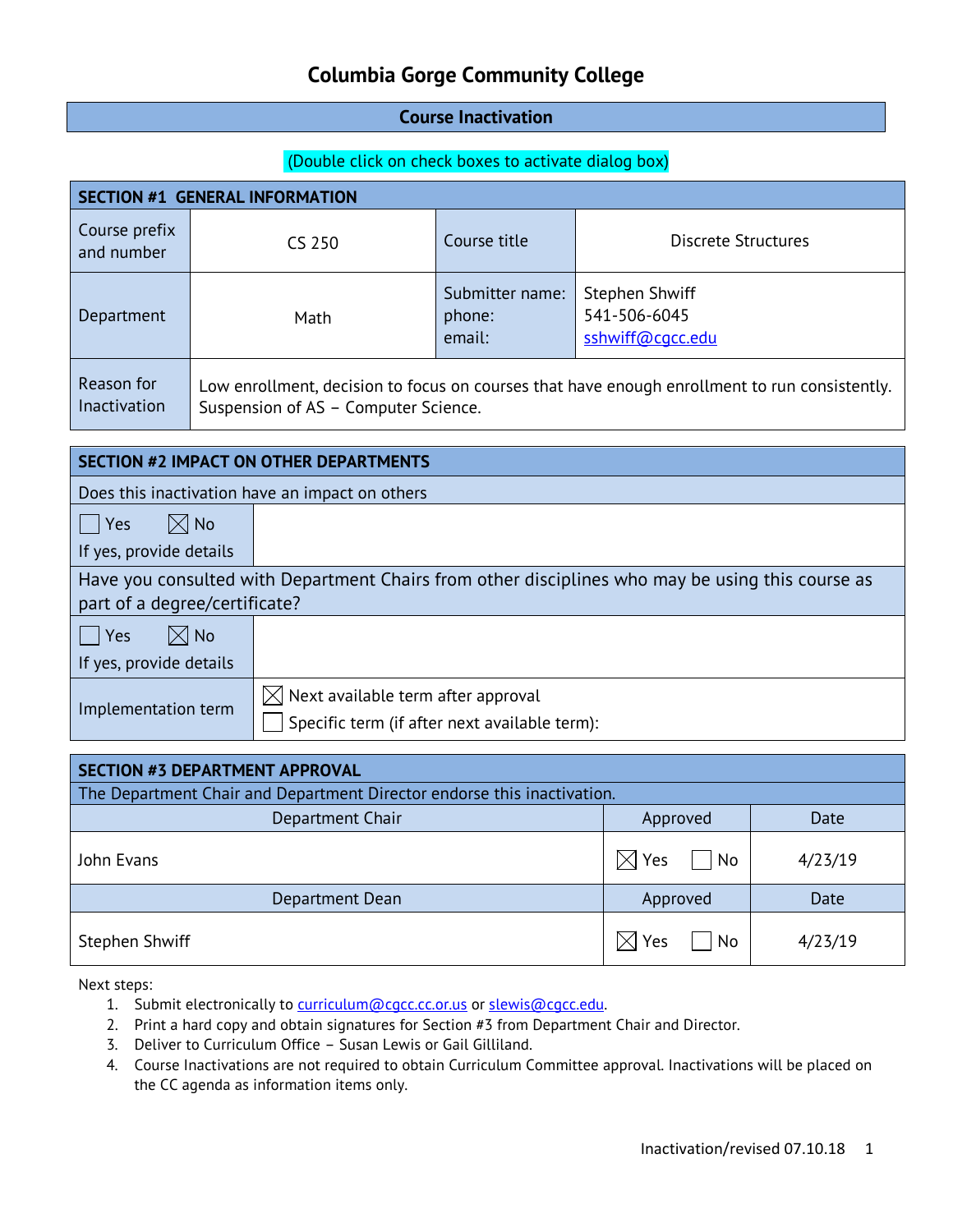#### **Course Inactivation**

#### (Double click on check boxes to activate dialog box)

| <b>SECTION #1 GENERAL INFORMATION</b> |                                      |                                     |                                                                                               |  |  |
|---------------------------------------|--------------------------------------|-------------------------------------|-----------------------------------------------------------------------------------------------|--|--|
| Course prefix<br>and number           | CS 251                               | Course title                        | Logic for Computing Scientists                                                                |  |  |
| Department                            | Math                                 | Submitter name:<br>phone:<br>email: | Stephen Shwiff<br>541-506-6045<br>sshwiff@cqcc.edu                                            |  |  |
| Reason for<br><b>Inactivation</b>     | Suspension of AS - Computer Science. |                                     | Low enrollment, decision to focus on courses that have enough enrollment to run consistently. |  |  |

| <b>SECTION #2 IMPACT ON OTHER DEPARTMENTS</b>   |                                                                                                  |  |  |
|-------------------------------------------------|--------------------------------------------------------------------------------------------------|--|--|
| Does this inactivation have an impact on others |                                                                                                  |  |  |
| $\boxtimes$ No<br>$ $ Yes                       |                                                                                                  |  |  |
| If yes, provide details                         |                                                                                                  |  |  |
|                                                 | Have you consulted with Department Chairs from other disciplines who may be using this course as |  |  |
| part of a degree/certificate?                   |                                                                                                  |  |  |
| $\boxtimes$ No<br>Yes                           |                                                                                                  |  |  |
| If yes, provide details                         |                                                                                                  |  |  |
|                                                 | $\boxtimes$ Next available term after approval                                                   |  |  |
| Implementation term                             | Specific term (if after next available term):                                                    |  |  |

| <b>SECTION #3 DEPARTMENT APPROVAL</b>                                   |                             |         |  |  |
|-------------------------------------------------------------------------|-----------------------------|---------|--|--|
| The Department Chair and Department Director endorse this inactivation. |                             |         |  |  |
| Department Chair                                                        | Approved                    | Date    |  |  |
| John Evans                                                              | Yes<br>  No<br>$\mathbb{X}$ | 4/23/19 |  |  |
| Department Dean                                                         | Approved                    | Date    |  |  |
| Stephen Shwiff                                                          | Yes<br>No<br>IXI            | 4/23/19 |  |  |

- 1. Submit electronically to [curriculum@cgcc.cc.or.us](mailto:curriculum@cgcc.cc.or.us) or slewis@cgcc.edu.
- 2. Print a hard copy and obtain signatures for Section #3 from Department Chair and Director.
- 3. Deliver to Curriculum Office Susan Lewis or Gail Gilliland.
- 4. Course Inactivations are not required to obtain Curriculum Committee approval. Inactivations will be placed on the CC agenda as information items only.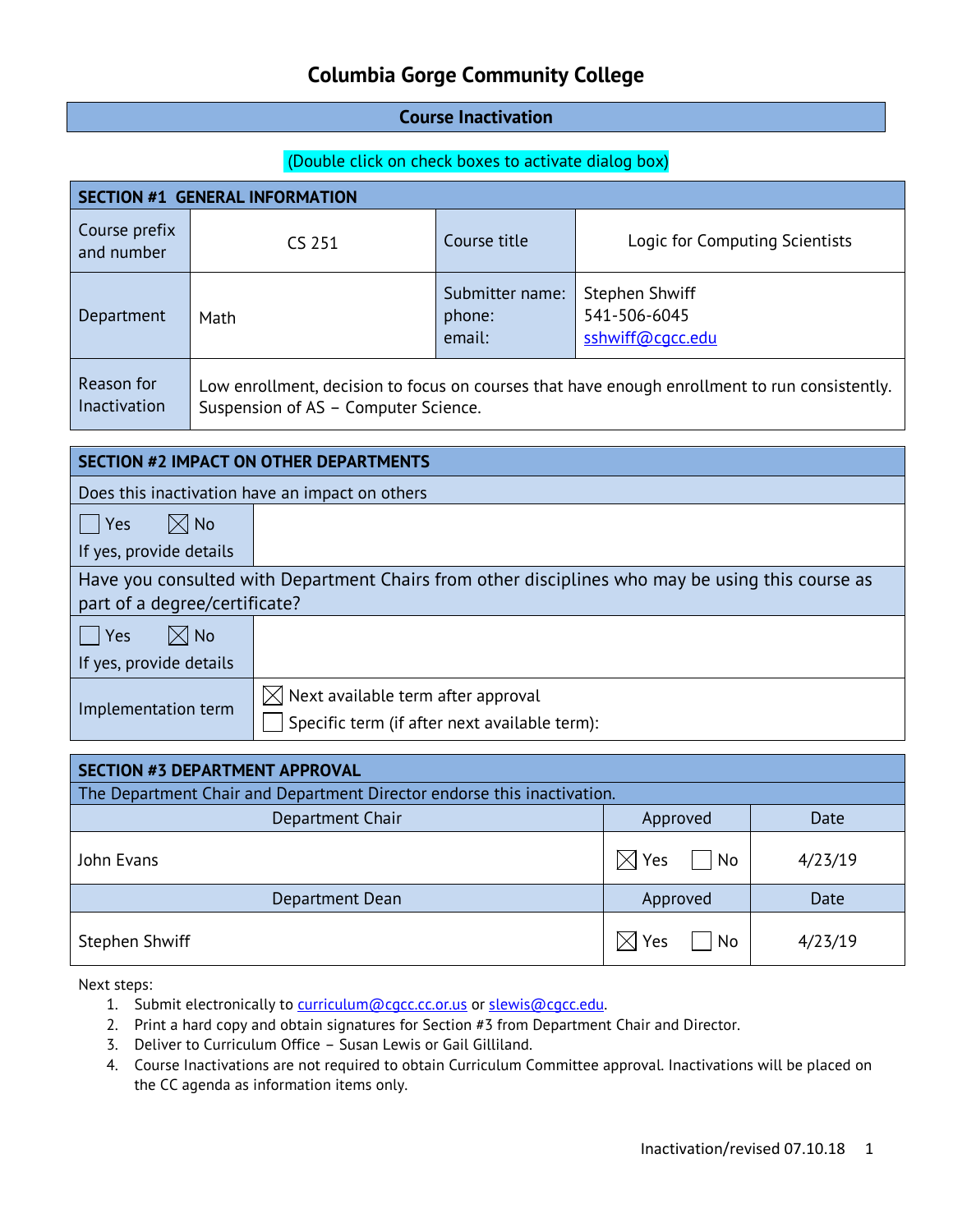#### **Course Inactivation**

#### (Double click on check boxes to activate dialog box)

| <b>SECTION #1 GENERAL INFORMATION</b> |                                      |                                     |                                                                                               |  |  |  |
|---------------------------------------|--------------------------------------|-------------------------------------|-----------------------------------------------------------------------------------------------|--|--|--|
| Course prefix<br>and number           | CS 262                               | Course title                        | <b>Programming Practices</b>                                                                  |  |  |  |
| Department                            | Math                                 | Submitter name:<br>phone:<br>email: | Stephen Shwiff<br>541-506-6045<br>sshwiff@cgcc.edu                                            |  |  |  |
| Reason for<br>Inactivation            | Suspension of AS - Computer Science. |                                     | Low enrollment, decision to focus on courses that have enough enrollment to run consistently. |  |  |  |

| <b>SECTION #2 IMPACT ON OTHER DEPARTMENTS</b>   |                                                                                                  |  |  |  |  |
|-------------------------------------------------|--------------------------------------------------------------------------------------------------|--|--|--|--|
| Does this inactivation have an impact on others |                                                                                                  |  |  |  |  |
| $\boxtimes$ No<br>Yes                           |                                                                                                  |  |  |  |  |
| If yes, provide details                         |                                                                                                  |  |  |  |  |
|                                                 | Have you consulted with Department Chairs from other disciplines who may be using this course as |  |  |  |  |
| part of a degree/certificate?                   |                                                                                                  |  |  |  |  |
| $\boxtimes$ No<br>Yes                           |                                                                                                  |  |  |  |  |
| If yes, provide details                         |                                                                                                  |  |  |  |  |
| Implementation term                             | $\boxtimes$ Next available term after approval<br>Specific term (if after next available term):  |  |  |  |  |

| SECTION #3 DEPARTMENT APPROVAL                                          |                           |         |  |  |  |
|-------------------------------------------------------------------------|---------------------------|---------|--|--|--|
| The Department Chair and Department Director endorse this inactivation. |                           |         |  |  |  |
| Department Chair                                                        | Approved                  | Date    |  |  |  |
| John Evans                                                              | $\boxtimes$ Yes<br>$ $ No | 4/23/19 |  |  |  |
| Department Dean                                                         | Approved                  | Date    |  |  |  |
| Stephen Shwiff                                                          | Yes<br>No<br>$\times$     | 4/23/19 |  |  |  |

- 1. Submit electronically to [curriculum@cgcc.cc.or.us](mailto:curriculum@cgcc.cc.or.us) or slewis@cgcc.edu.
- 2. Print a hard copy and obtain signatures for Section #3 from Department Chair and Director.
- 3. Deliver to Curriculum Office Susan Lewis or Gail Gilliland.
- 4. Course Inactivations are not required to obtain Curriculum Committee approval. Inactivations will be placed on the CC agenda as information items only.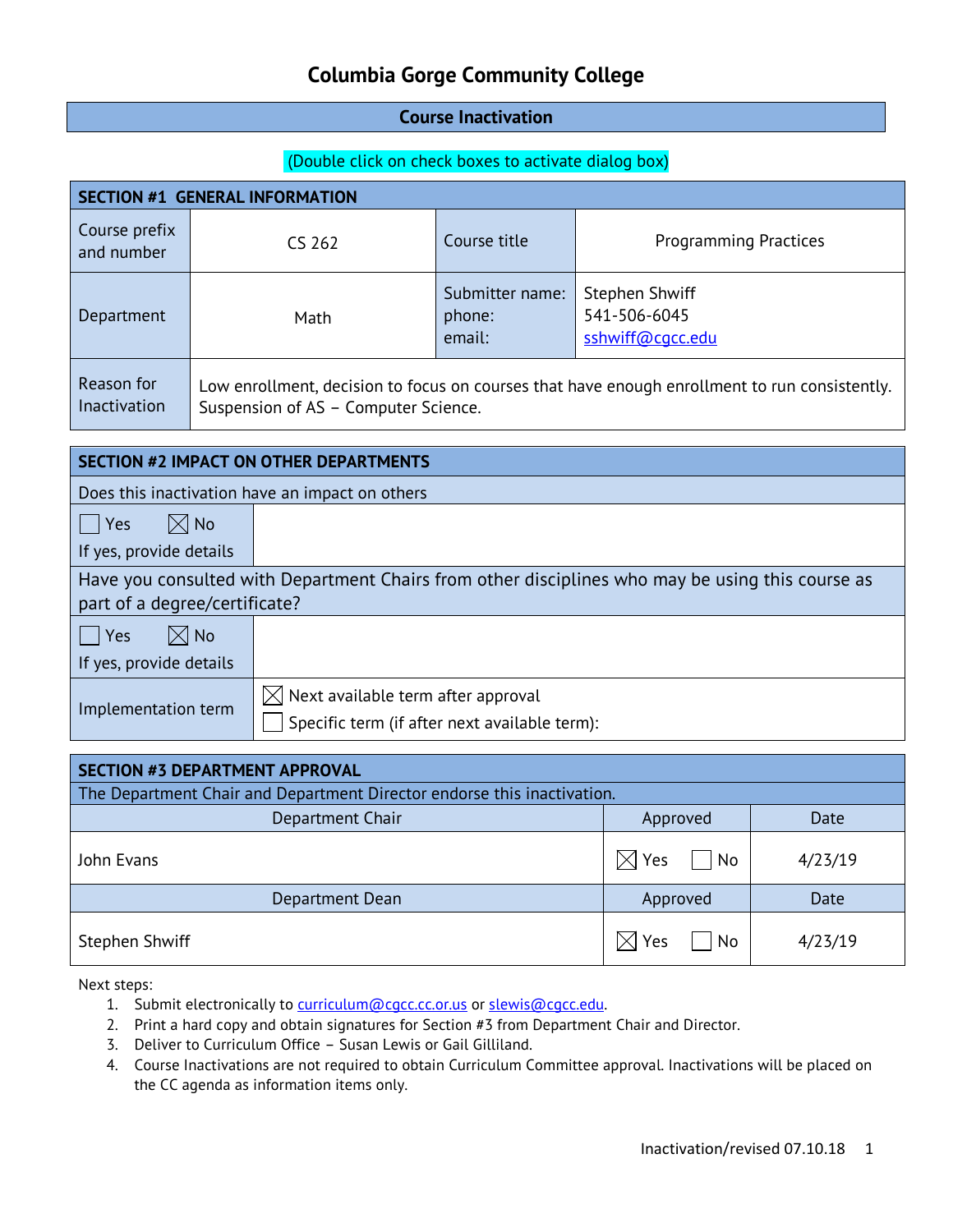#### **Course Inactivation**

#### (Double click on check boxes to activate dialog box)

| <b>SECTION #1 GENERAL INFORMATION</b> |                                      |                                     |                                                                                               |  |  |  |
|---------------------------------------|--------------------------------------|-------------------------------------|-----------------------------------------------------------------------------------------------|--|--|--|
| Course prefix<br>and number           | CS 271                               | Course title                        | <b>Computer Systems</b>                                                                       |  |  |  |
| Department                            | Math                                 | Submitter name:<br>phone:<br>email: | Stephen Shwiff<br>541-506-6045<br>sshwiff@cqcc.edu                                            |  |  |  |
| Reason for<br><b>Inactivation</b>     | Suspension of AS - Computer Science. |                                     | Low enrollment, decision to focus on courses that have enough enrollment to run consistently. |  |  |  |

| <b>SECTION #2 IMPACT ON OTHER DEPARTMENTS</b>   |                                                                                                  |  |  |  |  |
|-------------------------------------------------|--------------------------------------------------------------------------------------------------|--|--|--|--|
| Does this inactivation have an impact on others |                                                                                                  |  |  |  |  |
| $\boxtimes$ No<br>$ $ Yes                       |                                                                                                  |  |  |  |  |
| If yes, provide details                         |                                                                                                  |  |  |  |  |
|                                                 | Have you consulted with Department Chairs from other disciplines who may be using this course as |  |  |  |  |
| part of a degree/certificate?                   |                                                                                                  |  |  |  |  |
| $\boxtimes$ No<br>Yes                           |                                                                                                  |  |  |  |  |
| If yes, provide details                         |                                                                                                  |  |  |  |  |
| Implementation term                             | $\boxtimes$ Next available term after approval<br>Specific term (if after next available term):  |  |  |  |  |

| <b>SECTION #3 DEPARTMENT APPROVAL</b>                                   |                                 |         |  |  |  |
|-------------------------------------------------------------------------|---------------------------------|---------|--|--|--|
| The Department Chair and Department Director endorse this inactivation. |                                 |         |  |  |  |
| Department Chair                                                        | Approved                        | Date    |  |  |  |
| John Evans                                                              | $\boxtimes$ Yes<br>$\mathsf{N}$ | 4/23/19 |  |  |  |
| Department Dean                                                         | Approved                        | Date    |  |  |  |
| Stephen Shwiff                                                          | No<br>Yes<br>IXI                | 4/23/19 |  |  |  |

- 1. Submit electronically to [curriculum@cgcc.cc.or.us](mailto:curriculum@cgcc.cc.or.us) or slewis@cgcc.edu.
- 2. Print a hard copy and obtain signatures for Section #3 from Department Chair and Director.
- 3. Deliver to Curriculum Office Susan Lewis or Gail Gilliland.
- 4. Course Inactivations are not required to obtain Curriculum Committee approval. Inactivations will be placed on the CC agenda as information items only.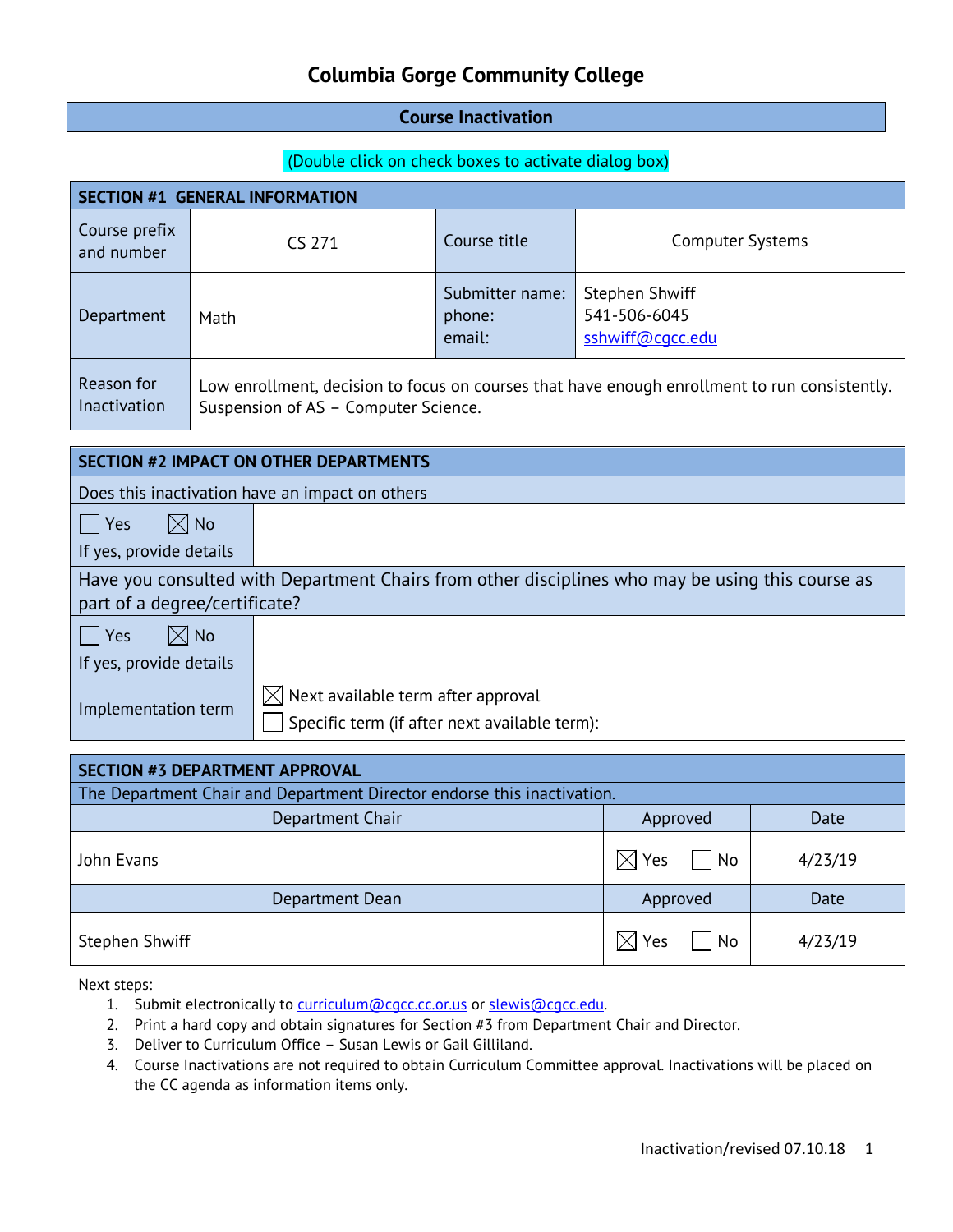| <b>DEGREE SUSPENSION</b>                                                                                                          |                                                                                                                                                                                                                                                                                                     |                                                                                                                                                                                                                                                             |                                                                           |                                        |                   |                  |     |
|-----------------------------------------------------------------------------------------------------------------------------------|-----------------------------------------------------------------------------------------------------------------------------------------------------------------------------------------------------------------------------------------------------------------------------------------------------|-------------------------------------------------------------------------------------------------------------------------------------------------------------------------------------------------------------------------------------------------------------|---------------------------------------------------------------------------|----------------------------------------|-------------------|------------------|-----|
| Submitted by: Stephen Shwiff                                                                                                      |                                                                                                                                                                                                                                                                                                     |                                                                                                                                                                                                                                                             | Email: sshwiff@cqcc.edu                                                   | Phone: 541-506-6045                    |                   | Department: Math |     |
|                                                                                                                                   | (Double click on check boxes to activate dialog box)                                                                                                                                                                                                                                                |                                                                                                                                                                                                                                                             |                                                                           |                                        |                   |                  |     |
|                                                                                                                                   |                                                                                                                                                                                                                                                                                                     |                                                                                                                                                                                                                                                             | <b>SECTION #1 OVERVIEW</b>                                                |                                        |                   |                  |     |
| Degree Title:                                                                                                                     |                                                                                                                                                                                                                                                                                                     |                                                                                                                                                                                                                                                             | Associate of Science - Computer Science                                   |                                        |                   | Credits:         | 104 |
| Overview and rationale for<br>suspension:                                                                                         | The AS-CS has not been received by our student population with only a handful of students pursuing the degree. Since<br>its creation, the industry has changed and the degree is now outdated as far as its usefulness to students. There is no<br>articulation agreement with a four-year college. |                                                                                                                                                                                                                                                             |                                                                           |                                        |                   |                  |     |
| Are there Related<br><b>Certificates or Career</b><br>Pathways associated with<br>this degree?                                    | If yes, title of career<br>$\boxtimes$ No<br>pathway(s) or related<br>Yes<br>certificate(s)                                                                                                                                                                                                         |                                                                                                                                                                                                                                                             |                                                                           |                                        |                   |                  |     |
| NOTE: Certificate suspensions will be required for each related certificate or career pathway associated with a suspended degree. |                                                                                                                                                                                                                                                                                                     |                                                                                                                                                                                                                                                             |                                                                           |                                        |                   |                  |     |
| Is this a statewide degree?                                                                                                       | If yes, has the consortium<br>$\boxtimes$ No<br>been notified of the<br>Yes<br>No<br>Yes<br>proposed suspension?                                                                                                                                                                                    |                                                                                                                                                                                                                                                             |                                                                           |                                        |                   |                  |     |
| Does the suspension impact<br>other areas of instruction?                                                                         | Explanation of issues and how they are being resolved:<br>Yes<br>The ASOT - CS will continue as the Computer Science pathway for<br>$\boxtimes$ No<br>CGCC students, with the plan to add some short term certificates to                                                                           |                                                                                                                                                                                                                                                             | Has the suspension<br>been validated by the<br><b>Advisory Committee?</b> | $\boxtimes$ Yes<br>  No                |                   |                  |     |
| If yes, have you talked with<br>impacted departments and<br>resolved any and all<br>possible issues?                              | Yes<br>$\boxtimes$ No                                                                                                                                                                                                                                                                               | serve community and our students. The suspension of the AS-CS<br>and the inactivation of several courses will leave the ASOT without<br>"Recommended Electives" which were rarely taken by the ASOT<br>students (see enrollment info), and are not required |                                                                           | Date of Advisory<br>Committee meeting: | April 24,<br>2019 |                  |     |
| Requested term for start of<br>suspension                                                                                         | Summer. 2019                                                                                                                                                                                                                                                                                        |                                                                                                                                                                                                                                                             |                                                                           |                                        |                   |                  |     |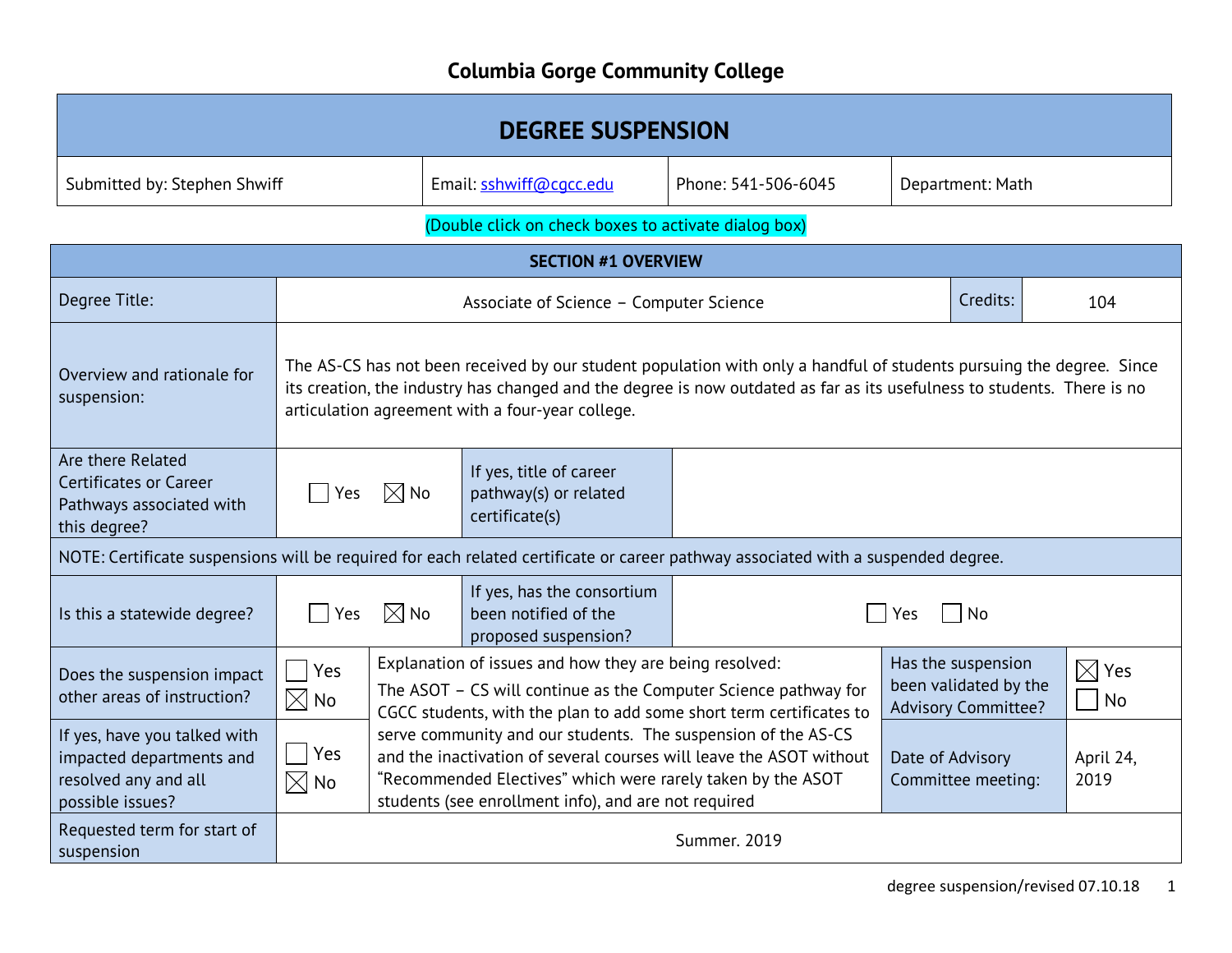| <b>SECTION #2 DEGREE COURSEWORK</b> |                                                   |                |                                                               |  |
|-------------------------------------|---------------------------------------------------|----------------|---------------------------------------------------------------|--|
| <b>Course Number</b>                | <b>Course Title</b>                               | <b>Credits</b> | <b>Course to be inactivated</b><br>upon suspension of program |  |
| CS 160                              | <b>Computational Thinking</b>                     | $\overline{4}$ | $\boxtimes$ No<br>Yes<br>Other*                               |  |
| CS 161                              | Programming & Problem Solving                     | $\overline{4}$ | $\boxtimes$ No<br>Other*<br>Yes                               |  |
| <b>WR 121</b>                       | <b>English Composition</b>                        | 4              | $\boxtimes$ No<br>Other*<br>Yes                               |  |
| <b>MTH 251</b>                      | Calculus I                                        | 5              | $\boxtimes$ No<br>Yes<br>Other*                               |  |
| CS 162                              | Web Development & Object-Oriented Programming     | $\overline{4}$ | $\boxtimes$ No<br>Yes<br>Other*                               |  |
| <b>MTH 252</b>                      | Calculus II                                       | 5              | $\boxtimes$ No<br>Other*<br>Yes                               |  |
| <b>WR 227</b>                       | <b>Technical and Professional Writing</b>         | $\overline{4}$ | $\boxtimes$ No<br>Yes<br>Other*                               |  |
| EC 201                              | Principles of Economics: Microeconomics           | $\overline{4}$ | $\boxtimes$ No<br>Other*<br>Yes                               |  |
| CS 163                              | Data Placement                                    | 4              | $\boxtimes$<br>Other*<br>Yes<br><b>No</b>                     |  |
| CS 250                              | <b>Discrete Structures</b>                        | $\overline{4}$ | $\boxtimes$<br>Yes<br>No<br>Other*                            |  |
| <b>COMM 111</b>                     | <b>Public Speaking</b>                            | $\overline{4}$ | $\boxtimes$ No<br>Other*<br>Yes                               |  |
| <b>EC 202</b>                       | Principles of Economics - Macroeconomics          | $\overline{4}$ | $\boxtimes$ No<br>Other*<br>Yes                               |  |
| <b>HPE 295</b>                      | <b>Health and Fitness</b>                         | 3              | $\boxtimes$ No<br>Yes<br>Other*                               |  |
| CS 260                              | Data and Algorithms                               | 4              | $\boxtimes$<br>No<br>Other*<br>Yes                            |  |
| CS 271                              | <b>Computer Systems</b>                           | $\overline{4}$ | Other*<br>$\times$<br>Yes<br><b>No</b>                        |  |
| CS 251                              | Logic for Computing Scientists                    | $\overline{4}$ | $\boxtimes$<br>Yes<br>Other*<br>No                            |  |
| CS 262                              | <b>Programming Practices</b>                      | $\overline{4}$ | $\boxtimes$<br>Other*<br>Yes<br>No                            |  |
|                                     | <b>CS Degree Elective</b>                         | $\overline{4}$ | $\boxtimes$ No<br>Other*<br>Yes                               |  |
|                                     | General Education Elective: Arts & Letters        | 8              | $\boxtimes$ No<br>Yes<br>Other*                               |  |
|                                     | <b>General Education Elective: Social Science</b> | 8              | $\boxtimes$ No<br>Other*<br>Yes                               |  |
|                                     | <b>General Education Elective: Lab Science</b>    | 15             | $\boxtimes$ No<br>Yes<br>Other*                               |  |
|                                     | <b>Electives</b>                                  |                |                                                               |  |
| <b>Course Number</b>                | <b>Course Title</b>                               | <b>Credits</b> | <b>Course to be inactivated</b><br>upon suspension of program |  |
| <b>EET 111</b>                      | <b>DC Circuits</b>                                | 5              | $\boxtimes$ No<br>Yes<br>Other*                               |  |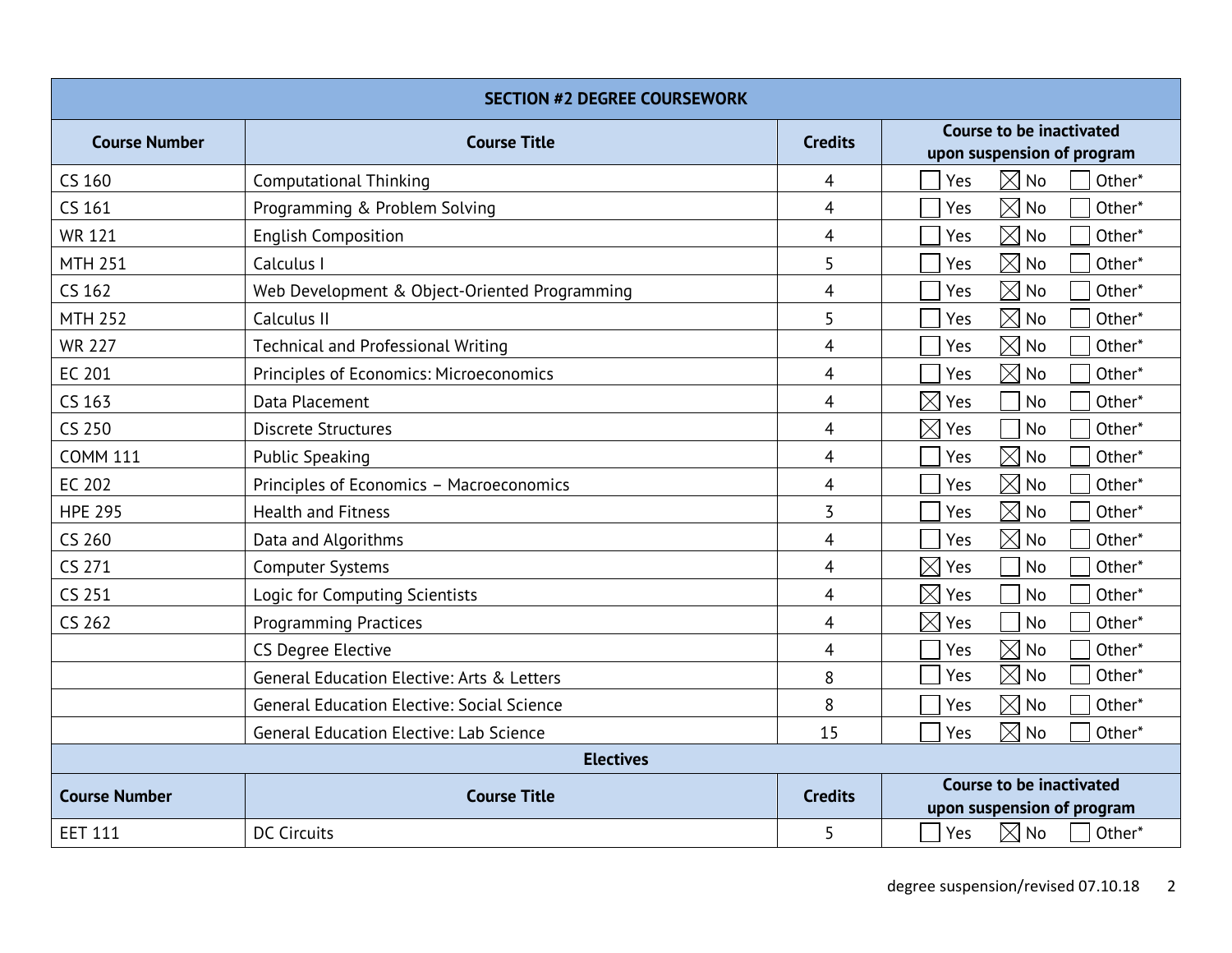| <b>EET 112</b>                  | <b>AC Circuits</b>             |  | Yes | $\boxtimes$ No | Other*              |
|---------------------------------|--------------------------------|--|-----|----------------|---------------------|
| <b>EET 113</b>                  | AC Power                       |  | Yes | $\boxtimes$ No | <sub>1</sub> Other* |
| <b>EET 219</b>                  | Programmable Logic Controllers |  | Yes | $\boxtimes$ No | Other*              |
| <b>MTH 253</b>                  | Calculus III                   |  | Yes | $\boxtimes$ No | Other*              |
| *Provide explanation of "Other" |                                |  |     |                |                     |

#### **SECTION #3 DEPARTMENT REVIEW**

*"I vouch that this submission has been reviewed by the affiliated department chair and department director and that they have given initial authorization for this submission. I am requesting that it be placed on the next Curriculum Committee agenda with available time slots. I understand that I am required to complete and submit, prior to the day my submission is reviewed by the Curriculum Committee, a Degree or Certificate Signature Form signed by the department chair and director."*

| Submitter                                                               | Email            | Date    |  |  |
|-------------------------------------------------------------------------|------------------|---------|--|--|
| Stephen Shwiff                                                          | sshwiff@cqcc.edu | 4/25/19 |  |  |
| Department Chair (enter name of department chair): John Evans           |                  |         |  |  |
| Department Director (enter name of department director): Stephen Shwiff |                  |         |  |  |

- 1. Save the completed Degree Suspension Request Form and submit as an e-mail attachment to [curriculum@cgcc.edu](mailto:curriculum@cgcc.edu) or [slewis@cgcc.edu.](mailto:slewis@cgcc.edu)
- 2. Attach a completed Termination of Program Checklist and a completed Teach-Out Planning Document.
- 3. Refer to the curriculum office website for the Curriculum Committee [meeting schedule and submission deadlines.](https://www.cgcc.edu/curriculum/committee) You are encouraged to send submissions prior to the deadline so that the Curriculum Office may review and provide feedback.
- 4. Submissions will be placed on the next agenda with available time slots. You will be notified of your submission's time for review, and you will be sent a signature page that may be completed electronically or manually by your department chair and department director. It is the submitter's responsibility to ensure that completed signature pages are delivered to the Curriculum Office the day before the Curriculum Committee meeting for which the submission is scheduled. Submissions without signed signature pages will be postponed.
- 5. It is required for a representative to attend the Curriculum Committee meeting in which your submission is scheduled for review. The representative will be asked to describe the proposal and respond to any committee questions. Unanswered questions may result in a submission being rescheduled for further clarification.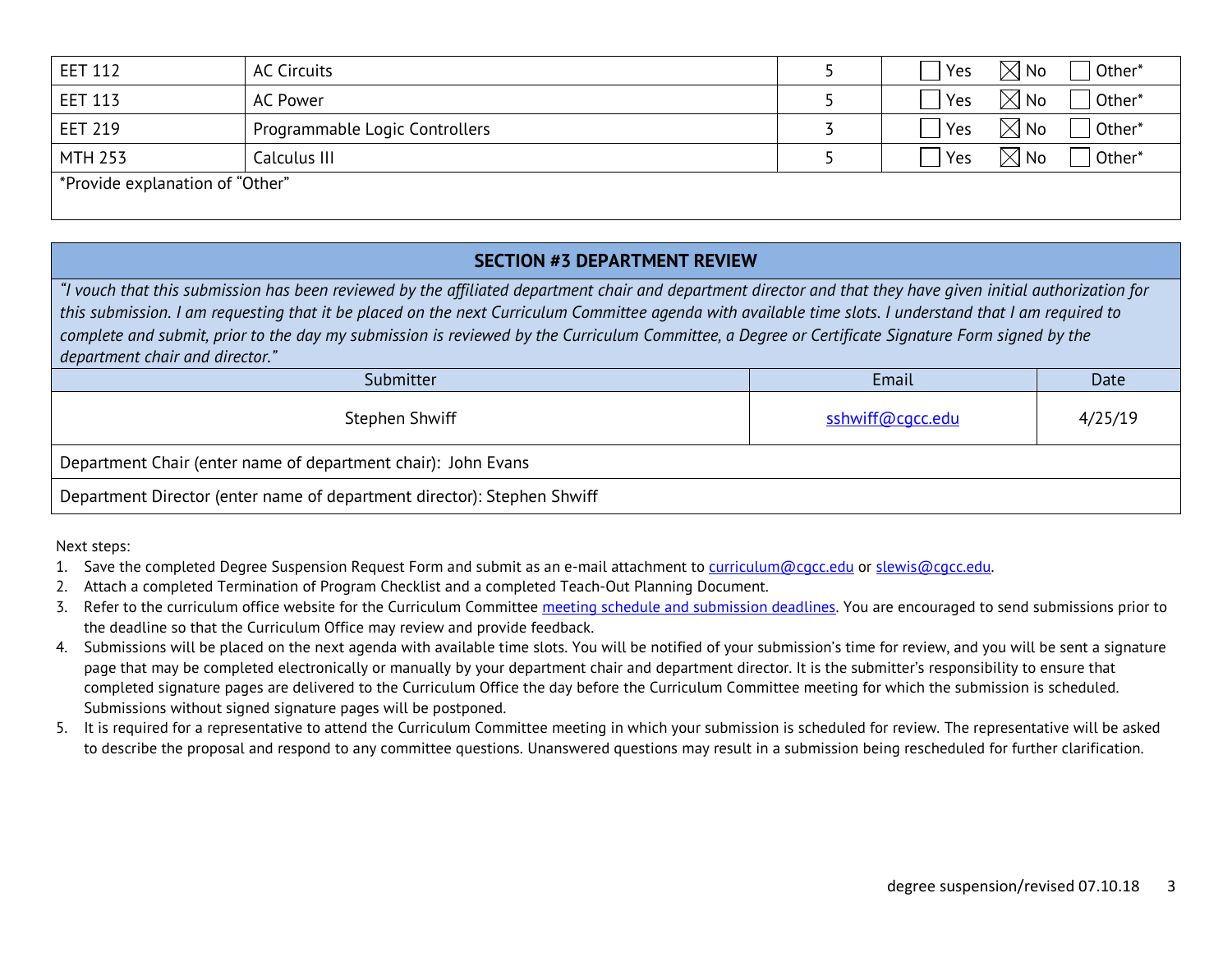### **Teach Out Planning Document**

| Certificate/Degree Title: Associates of Science Computer Science<br>Date 4/25/19                                                                                                                                                                                                                                                                                                                                                            |                                                                                                                                                              |                                                                        |  |              |  |
|---------------------------------------------------------------------------------------------------------------------------------------------------------------------------------------------------------------------------------------------------------------------------------------------------------------------------------------------------------------------------------------------------------------------------------------------|--------------------------------------------------------------------------------------------------------------------------------------------------------------|------------------------------------------------------------------------|--|--------------|--|
| <b>Section 1: Instructional Department</b>                                                                                                                                                                                                                                                                                                                                                                                                  |                                                                                                                                                              |                                                                        |  |              |  |
| The Math Department recommends that Associates of Science Computer Science certificate/degree<br>be officially suspended.<br>Rationale: The AS-CS has not been received by our student population with only a handful of students<br>pursuing the degree. Since its creation, the industry has changed and the degree is now outdated as far as its<br>usefulness to students. There is no articulation agreement with a four-year college. |                                                                                                                                                              |                                                                        |  |              |  |
| <b>Action</b>                                                                                                                                                                                                                                                                                                                                                                                                                               | <b>Details</b>                                                                                                                                               | <b>Source of information</b>                                           |  | By when      |  |
| Plans for students<br>currently enrolled in the<br>certificate/degree                                                                                                                                                                                                                                                                                                                                                                       | Provide information on how CGCC<br>will help students complete in a<br>timely manner                                                                         | Instructional Dean and Dept.<br>Chair                                  |  | May 10, 2019 |  |
|                                                                                                                                                                                                                                                                                                                                                                                                                                             | For students who will not be able<br>to complete, provide options<br>(change major, other schools that<br>offer program, etc.) Provide details<br>below. $1$ | Instructional Dean and Dept.<br>Chair                                  |  | May 10, 2019 |  |
| Notification and<br>presentation to the<br><b>Curriculum Committee</b>                                                                                                                                                                                                                                                                                                                                                                      | Presentation must include teach<br>out plan and checklist                                                                                                    | Representative from the<br>instructional dept. to present<br>documents |  | May 10, 2019 |  |
| Final plan and<br>documentation<br>submission                                                                                                                                                                                                                                                                                                                                                                                               | once plan has gone to the<br>curriculum committee,<br>stakeholders, etc., the final step is<br>to send to CASAO, college<br>president and Board of Education | Email with appropriate<br>documentation attached                       |  | May 15, 2019 |  |
| <b>Section 2: Curriculum Office</b>                                                                                                                                                                                                                                                                                                                                                                                                         |                                                                                                                                                              |                                                                        |  |              |  |
| Notification to Program<br>Instructors                                                                                                                                                                                                                                                                                                                                                                                                      | Formal letter sent to all program<br>instructors                                                                                                             | Formal letter                                                          |  | June 5, 2019 |  |
| Revise/update the<br>webpage                                                                                                                                                                                                                                                                                                                                                                                                                |                                                                                                                                                              | email                                                                  |  | June 5, 2019 |  |
| Letter to CCWD                                                                                                                                                                                                                                                                                                                                                                                                                              |                                                                                                                                                              | Curriculum office and VP of<br>Instruction                             |  | May 22, 2019 |  |
| Formal announcement                                                                                                                                                                                                                                                                                                                                                                                                                         | Notifying stakeholders of the<br>official start date for suspension<br>and the "teach out" plan                                                              | email                                                                  |  | June 5, 2019 |  |
| Update webforms                                                                                                                                                                                                                                                                                                                                                                                                                             |                                                                                                                                                              |                                                                        |  | May 22, 2019 |  |
| Notify NWCCU                                                                                                                                                                                                                                                                                                                                                                                                                                |                                                                                                                                                              |                                                                        |  | May 31, 2019 |  |

Teach Out Plan/revised 7.10.18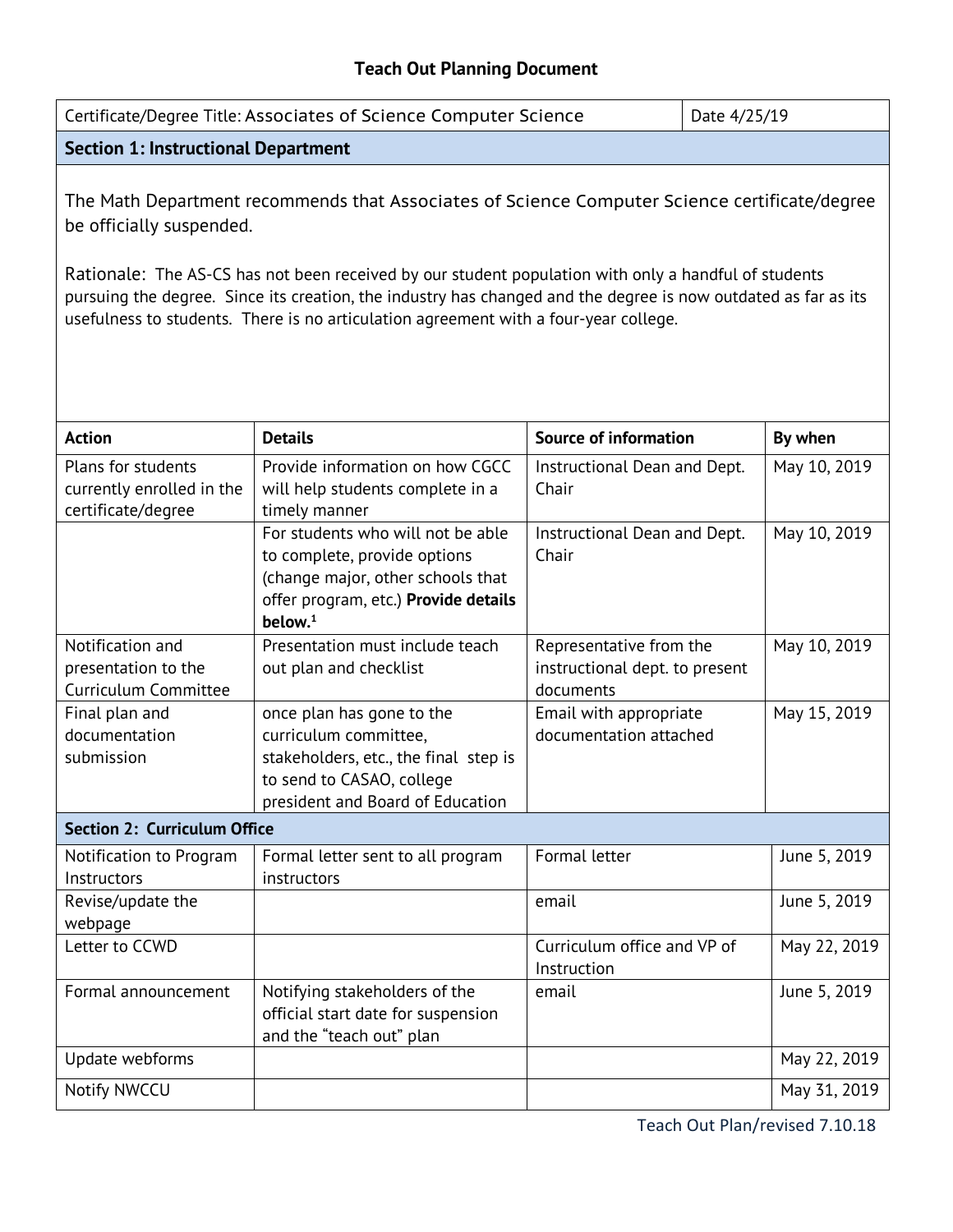| Section 3: Registrar's Office                                              |                                                                                                                                                                                                                                                                                                      |                                            |              |
|----------------------------------------------------------------------------|------------------------------------------------------------------------------------------------------------------------------------------------------------------------------------------------------------------------------------------------------------------------------------------------------|--------------------------------------------|--------------|
| Official notification to<br>students enrolled in the<br>certificate/degree | Notify the following:<br>All students currently enrolled.<br>Provide communication to<br>students with specific information<br>for:<br>Students who 0-15 credits<br>completed<br>Students who have completed<br>$\bullet$<br>more than 70 credits<br>Students completing their final<br>requirements | Send a letter and email to<br>each student | June 5, 2019 |
| Catalog Information                                                        | Teach out statement                                                                                                                                                                                                                                                                                  | website                                    | May 31, 2019 |
|                                                                            | Deleted from the catalog                                                                                                                                                                                                                                                                             | Catalog                                    | May 31, 2019 |
| Documentation of contact<br>with students                                  | Advisors will work with students<br>and document in student record                                                                                                                                                                                                                                   |                                            | June 5, 2019 |
|                                                                            | Registrar's office will scan letters<br>to student record                                                                                                                                                                                                                                            |                                            | June 5, 2019 |
|                                                                            |                                                                                                                                                                                                                                                                                                      |                                            |              |

**<sup>1</sup> Teach Out details for students who will not complete prior to suspension:** Instruction plans to schedule the inactive courses in 2019-20 in their regular campus, HRC, terms and times to allow completion by the few students interested in the AS-CS who are currently in the program.

**Other Comments:**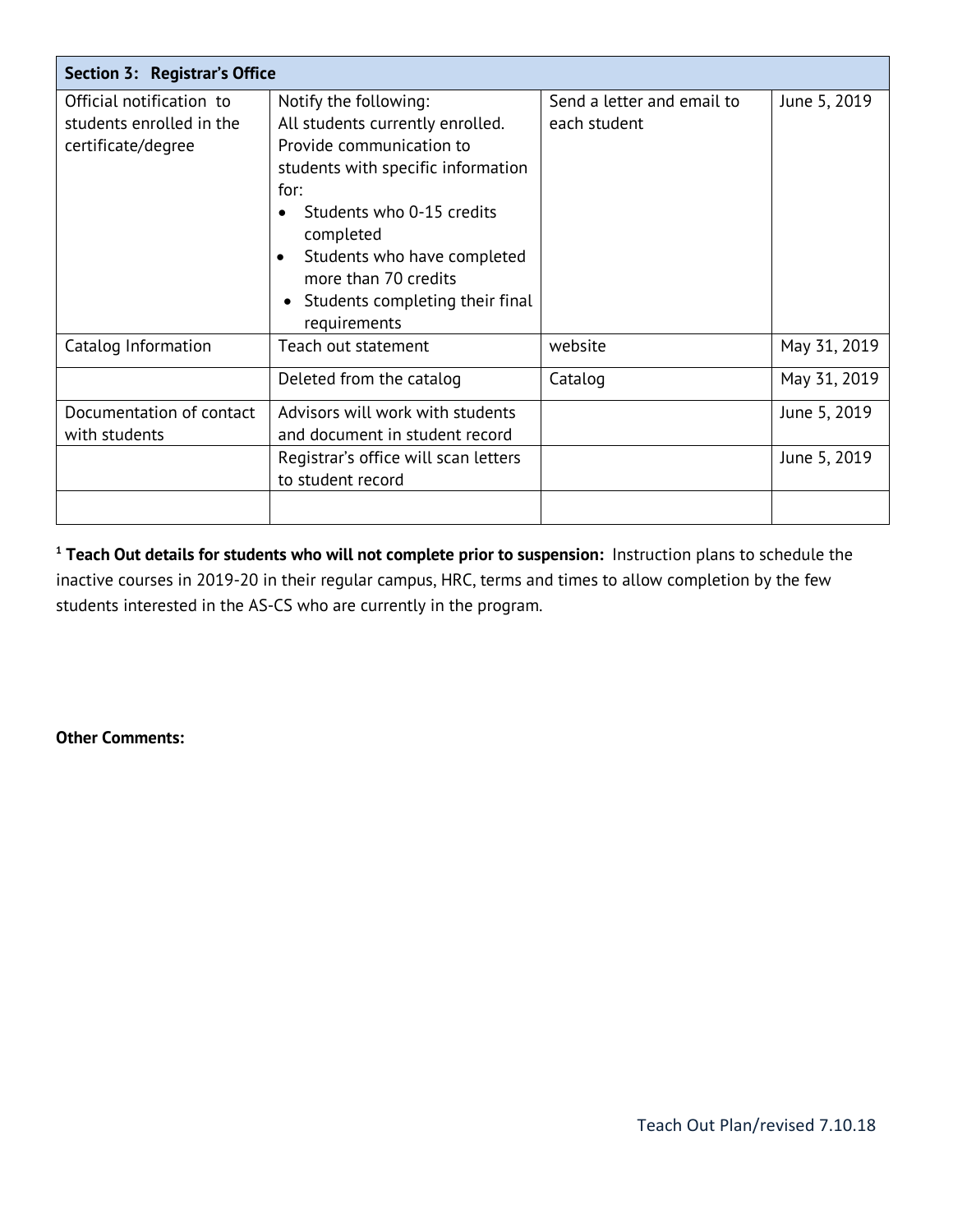|              |                                         |              | $2014 - 15$ |                |              | $2015 - 16$ |                  |                | $2016 - 17$    |                  |       | $2017 - 18$             |                |              | $2018 - 19$ |                 |
|--------------|-----------------------------------------|--------------|-------------|----------------|--------------|-------------|------------------|----------------|----------------|------------------|-------|-------------------------|----------------|--------------|-------------|-----------------|
|              | Course ID                               | Fall         |             | Winter Spring  | Fall         | Winter      | Spring           | Fall           |                | Winter Spring    | Fall  |                         | Winter Spring  | Fall         |             | Winter   Spring |
| Enrollment   |                                         |              |             |                |              |             |                  |                |                |                  |       |                         |                |              |             |                 |
|              | <b>CS 160</b>                           |              |             |                | 14           |             |                  | 22             |                | $*3$             | 13    | $5^\star$               |                | 15           |             |                 |
|              | CS 161                                  | 12           |             |                |              | 12          |                  |                | 19             |                  |       | 11                      | 8 $^\star$     |              | 12          |                 |
|              | <b>CS 162</b>                           |              |             |                |              |             | $\boldsymbol{8}$ |                |                | 14               |       |                         | 6              |              |             | 8               |
|              | CS 163                                  |              |             |                |              |             | 10               |                |                | $\boldsymbol{9}$ |       |                         | $\mathbf C$    |              |             | 5               |
|              | <b>CS 250</b>                           |              |             |                |              |             |                  |                | $6\phantom{1}$ |                  |       | $\boldsymbol{9}$        |                |              | 4           |                 |
|              | CS 251                                  |              |             |                | $\mathbf{3}$ |             |                  |                |                | $\mathfrak{S}$   |       |                         | $\overline{7}$ |              |             | $\overline{4}$  |
|              | <b>CS 260</b>                           |              |             | $\overline{4}$ |              |             |                  | $\overline{4}$ |                |                  | $9\,$ |                         |                | $\mathbf{3}$ |             |                 |
|              | CS 262                                  |              |             |                |              | 4           |                  |                | ${\bf C}$      |                  |       | $\overline{\mathbf{4}}$ |                |              | 3           |                 |
|              | <b>CS 271</b>                           |              |             | $\,6$          |              |             | $\overline{2}$   |                |                | $\mathbf 1$      |       |                         | $\overline{4}$ |              |             | 5               |
|              |                                         |              |             |                |              |             |                  |                |                |                  |       |                         |                |              |             |                 |
|              | <b>CS 184</b>                           | $\mathbf{3}$ |             |                |              |             |                  |                |                |                  |       |                         |                |              |             |                 |
|              | <b>CS 199A</b>                          |              | $10$        |                |              |             |                  |                |                |                  |       |                         |                |              |             |                 |
|              | <b>CS 199B</b>                          |              | $\sqrt{5}$  |                |              |             |                  |                |                |                  |       |                         |                |              |             |                 |
|              |                                         |              |             |                |              |             |                  |                |                |                  |       |                         |                |              |             |                 |
| *College Now |                                         |              |             |                |              |             |                  |                |                |                  |       |                         |                |              |             |                 |
|              | C Cancelled due to low or no enrollment |              |             |                |              |             |                  |                |                |                  |       |                         |                |              |             |                 |

# **Computer Science AS Courses Enrollment (2014-19)**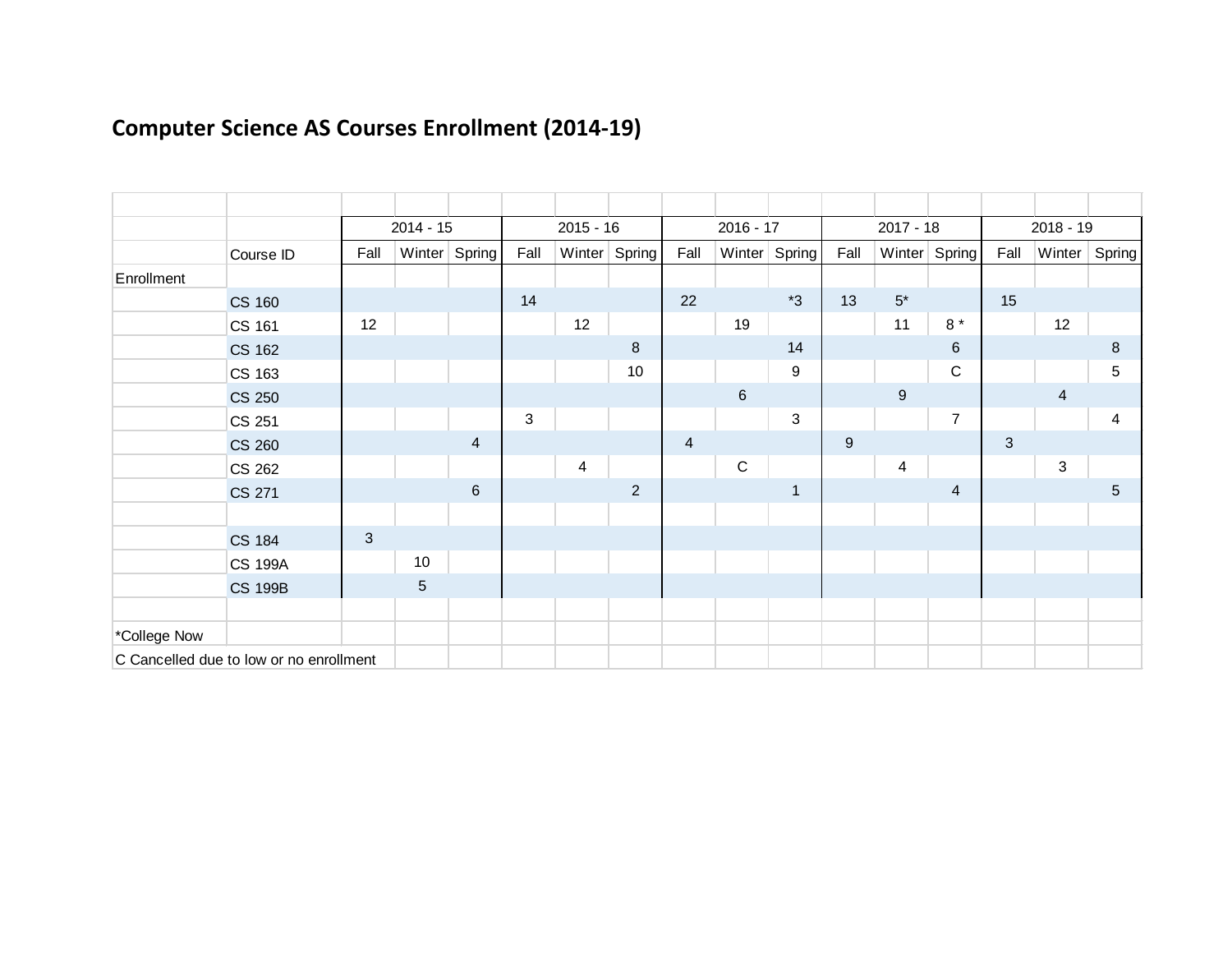## **Termination of a Program Checklist**

### Certificate/Degree Title: Associates of Science Computer Science

| <b>What</b>                                                                                | <b>Information Collected</b>                                         | <b>Status</b>                 |  |  |
|--------------------------------------------------------------------------------------------|----------------------------------------------------------------------|-------------------------------|--|--|
| Enrollment Information: work with the Registrar's Office to provide enrollment information |                                                                      |                               |  |  |
|                                                                                            | Six total students:                                                  | Plan to offer<br>full program |  |  |
| Number of students currently enrolled?                                                     | 2 students need CS 262, one of                                       | next year as                  |  |  |
| Identify where they are in the program                                                     | whom need CS 260                                                     | teach out year.               |  |  |
| (1 <sup>st</sup> yr., 2 <sup>nd</sup> yr., within 8 credits, etc.)                         | 1 has all five of the second year                                    |                               |  |  |
|                                                                                            | courses to go<br>3 have 50+ credits to graduate                      |                               |  |  |
| List the program courses that $2^{nd}$ year                                                | 250, 251, 260, 262, 270                                              | To be offered in              |  |  |
| students have not completed                                                                |                                                                      | 2019-20                       |  |  |
| Provide enrollment comparison of the                                                       | 3-4 students a year since 2014-15                                    |                               |  |  |
| past 3-5 years of the program                                                              | (See attached Spreadsheet)                                           |                               |  |  |
| The program is being considered for termination due to low enrollment?                     | Yes $\boxtimes$ No                                                   |                               |  |  |
| A "Teach Out" Plan has been drafted for implementation?                                    | Yes $ \times $ No                                                    |                               |  |  |
| <b>Labor Market and Workforce Need:</b>                                                    |                                                                      |                               |  |  |
|                                                                                            | Our computer science Advisory                                        |                               |  |  |
| list changes in employment                                                                 | Board indicates a two-year degree is                                 |                               |  |  |
| opportunities or workforce needs<br>unfavorable to the program                             | not what they look for in their<br>hiring. They will work with us in |                               |  |  |
|                                                                                            | creating new CS pathways.                                            |                               |  |  |
| The program is being considered for termination due to a change in                         |                                                                      | Yes $\boxtimes$ No            |  |  |
| workforce needs?                                                                           |                                                                      |                               |  |  |
| <b>Funding/budgetary concerns:</b>                                                         |                                                                      |                               |  |  |
| External funding (grant?) is ending? If                                                    |                                                                      |                               |  |  |
| so identify the funding source, amount,<br>and cause of termination                        |                                                                      |                               |  |  |
| Insufficient internal resources to                                                         |                                                                      |                               |  |  |
| support program? Provide program                                                           | Attach spread sheet                                                  |                               |  |  |
| budget.                                                                                    |                                                                      |                               |  |  |
| The program is being considered for termination due to lack of funding?                    | Yes  <br>No $ \times $                                               |                               |  |  |
| <b>Faculty Availability:</b>                                                               |                                                                      |                               |  |  |
| Difficult to recruit qualified instructors.<br>If so please explain                        |                                                                      |                               |  |  |
| Number of instructors teaching in the                                                      |                                                                      |                               |  |  |
| program. Provide list of the courses<br>each instructor teaches                            | Provide attachment, if needed                                        |                               |  |  |